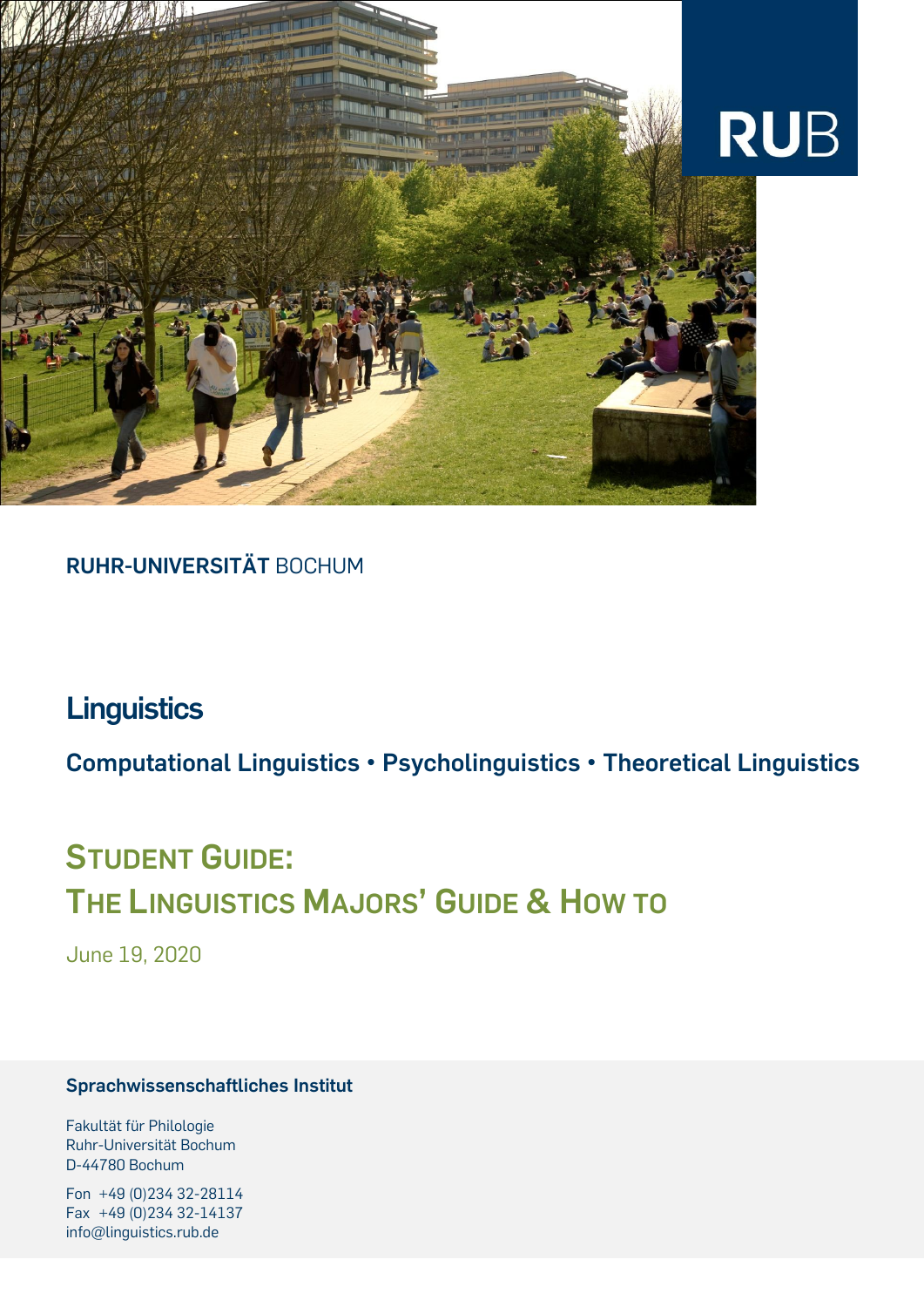# <span id="page-1-0"></span>**Contents**

| 1.             |                                                                                       |
|----------------|---------------------------------------------------------------------------------------|
| 1.1            |                                                                                       |
| 1.2            |                                                                                       |
| 1.3            |                                                                                       |
| 1.4            |                                                                                       |
| 2.             | PEOPLE: WHO'S WHO IN THE DEPARTMENT, AND WHAT THEY DO  7                              |
| 2.1            |                                                                                       |
| 2.2            |                                                                                       |
| 3 <sub>1</sub> | WHERE TO GO AND WHOM TO ASK: INSTITUTIONS IN THE INSTITUTE  9                         |
| 3.1            |                                                                                       |
| 3.2            |                                                                                       |
| 3.3            |                                                                                       |
| 3.4            |                                                                                       |
| 3.5            |                                                                                       |
| 3.5.1          |                                                                                       |
| 3.5.2          |                                                                                       |
|                |                                                                                       |
| 4.1            |                                                                                       |
| 4.2            |                                                                                       |
| 4.3            | MENTORING MEETINGS: HOW ARE YOU DOING IN YOUR STUDIES AND WHERE DO YOU WANT TO GO? 13 |
|                | 5. YOUR COURSES: REGISTERING, ATTENDING, MAYBE EVEN DROPPING   13                     |
| 5.1            |                                                                                       |
| 5.2            |                                                                                       |
| 6.             |                                                                                       |
| 6.1            |                                                                                       |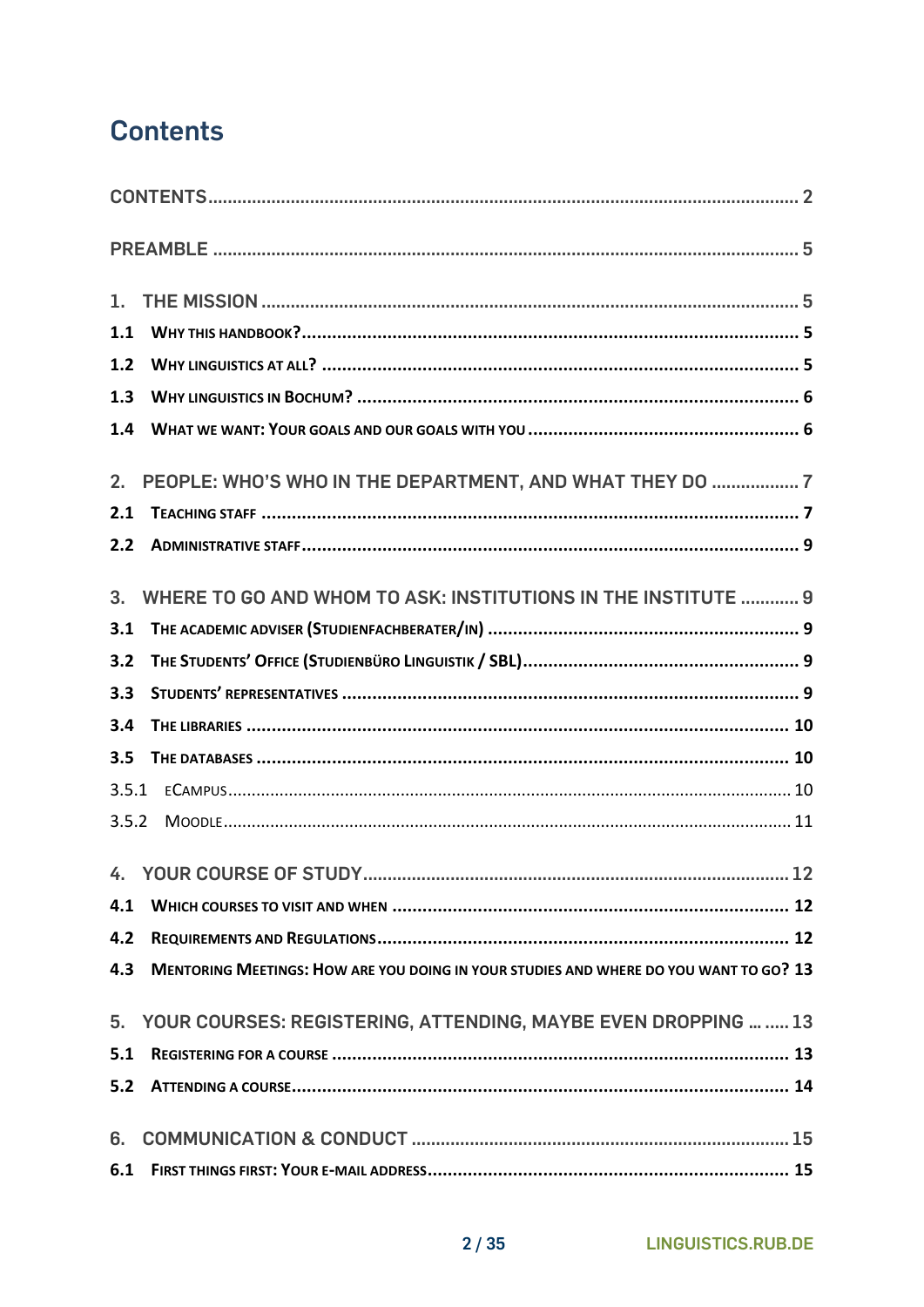#### **LINGUISTICS STUDENT GUIDE**

| 6.2            |                                                                  |  |
|----------------|------------------------------------------------------------------|--|
| 6.3            | HOW TO COMMUNICATE WITH YOUR INSTRUCTORS AND OTHER OFFICIALS  15 |  |
| 6.4            |                                                                  |  |
| 6.5            |                                                                  |  |
| 6.6            |                                                                  |  |
| $\mathbf{7}$ . |                                                                  |  |
| 7.1            |                                                                  |  |
| 7.2            |                                                                  |  |
|                |                                                                  |  |
| 7.2.2          |                                                                  |  |
| 7.3            |                                                                  |  |
|                |                                                                  |  |
| 8.             |                                                                  |  |
| 8.1            |                                                                  |  |
| 8.2            |                                                                  |  |
| 9.             |                                                                  |  |
| 9.1            |                                                                  |  |
| 9.2            |                                                                  |  |
| 9.3            |                                                                  |  |
| 9.4            |                                                                  |  |
|                |                                                                  |  |
|                |                                                                  |  |
|                |                                                                  |  |
|                |                                                                  |  |
|                |                                                                  |  |
|                |                                                                  |  |
|                |                                                                  |  |
|                |                                                                  |  |
|                |                                                                  |  |
|                |                                                                  |  |
|                |                                                                  |  |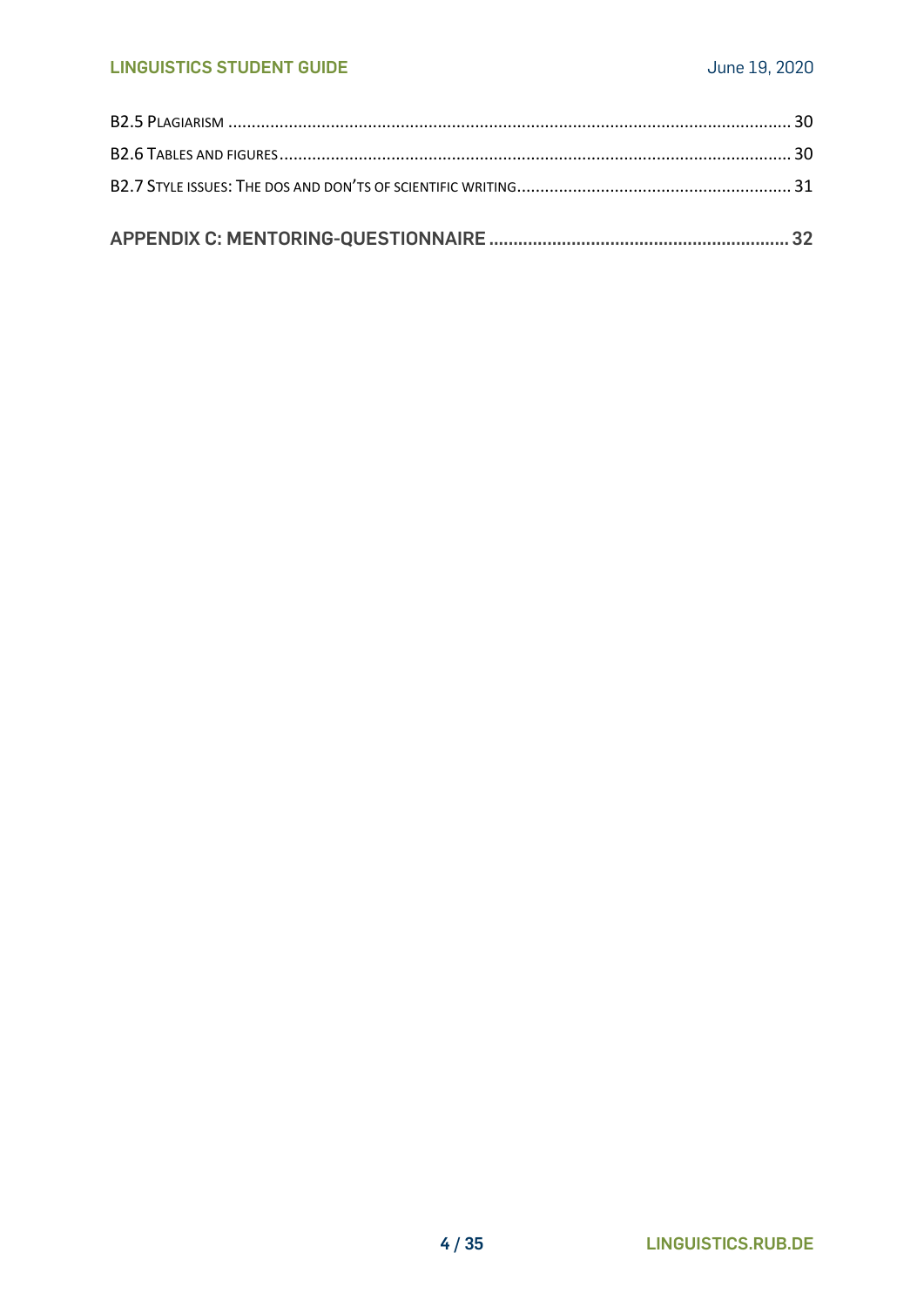# <span id="page-4-0"></span>**Preamble**

First the bad news: you must read this guide, it's obligatory. You are also requested to check for later versions of this paper on the department's web site. If you have any questions regarding your understanding of the information presented in this guide, please send an e-mail to [guide@linguistics.rub.de.](mailto:guide@linguistics.rub.de) For all further questions please first turn to the Students' Office (SBL) in GB 3/157 or, if the SBL staff cannot help you, please make an appointment with Ms. Hilke Schöning (in GB 3/152 or (preferably) by e-mail: [beratung@lin](mailto:beratunglinguistics.rub.de)[guistics.rub.de\)](mailto:beratunglinguistics.rub.de).

# <span id="page-4-1"></span>**1. The Mission**

# <span id="page-4-2"></span>**1.1 Why this handbook?**

Our aim with this handbook is to introduce you to the Linguistics Department at Ruhr-Universität Bochum and to present people and places to you that will be important during the course of your studies. The handbook is also supposed to introduce standards for the completion of coursework (assignments, papers, B.A. thesis) and other study-related mat-

ters. These standards are intended to be binding on all parties: for both students and teaching staff. But above all it is devised to help you, and hence we ask you for feedback and suggestions for improving this handbook in order for it to meet its intended function.

You might find our decision to confront you with a guide in English somewhat strange: this is a German program at a German university, and most classes are held in German, after all. However, your time here is only the beginning of your career, and we want to prepare you for your professional life after University. The more demanding your future job(s) will be the higher is the chance that you will work in international teams, where English will be the common denominator for communication. Even during your years at this department, you might choose to accept an internship somewhere else in Europe (we notice that happen increasingly lately) or study at a university abroad for some time, where you will soon find yourself communicating in English. The earlier and the more frequently you encounter English terms in a professional context, the better (for you).

# **Essentials**

- **•** in your first semester join the mailing list *students* (cf. 6.3)
- **·** in your first semester go to Ms. Schöning concerning your language requirements (cf. 4.2)
- at the end of your first semester/beginning of your second semester you should be familiar with the eCampus-System or go to the Students' Office to ask for assistance (cf. 3.4.1/3.1)
- **·** in your first semester join and familiarize yourself with "Moodle" (cf. 3.4.2)
- **·** in your first semester go on a tour of the Department Library (cf. 8.1)
- familiarize yourself with the rules concerning *Communication & Conduct* (cf. 6.)
- read the Appendices for questions concerning your written assignments (cf. Appendix B7.)

## <span id="page-4-3"></span>**1.2 Why linguistics at all?**

Linguistics is the scientific investigation of language – its structure, its substance, its origin, its change over time, its acquisition, its processing, its use, its social function, its teachability, and much more. Linguists are interested in both the features that are common to all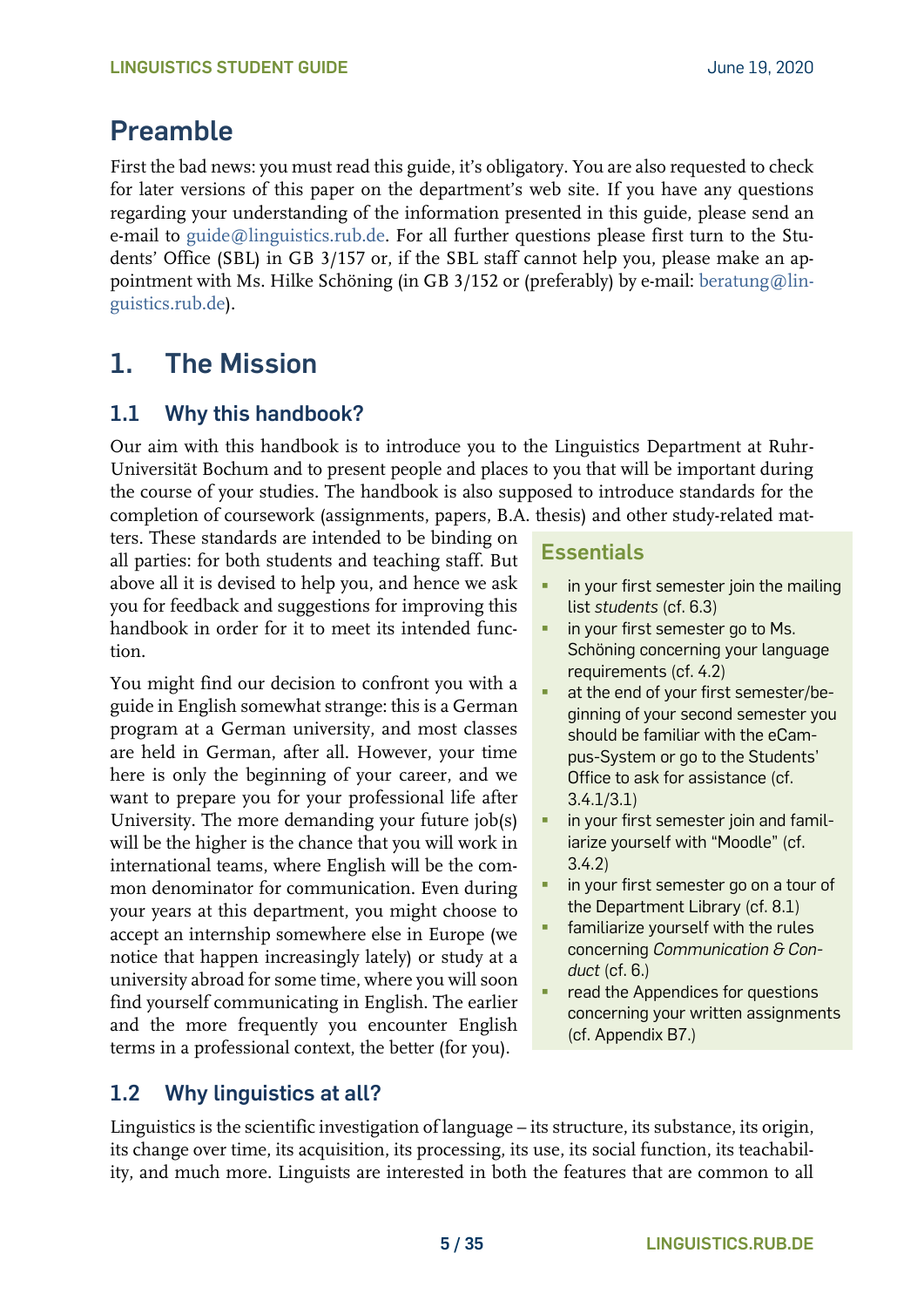languages (and their speakers, for that matter) as well as those features that make individual languages and their speakers unique. Owing to the ubiquitous nature of language, linguists work in all kinds of scientific areas, including mathematics, anthropology, philosophy, psychology, cognitive (neuro)science, literature science, and sociology. It is often underestimated how interdisciplinary and multifaceted linguistics is as a research discipline and how far-reaching its applications are. For example, did you know that search engines like Google to a large degree rely on linguistic research to find the best fitting documents for your queries?

Because of its multifaceted nature, linguistics students acquire a wide variety of broadly applicable skills during the course of their studies, such as critical thinking, putting forward a concise and balanced argument, problem-solving, etc. Mastering these skills is an important precursor for a variety of career opportunities in the public and corporate sector, such as teaching, software engineering, or publishing.

## <span id="page-5-0"></span>**1.3 Why linguistics in Bochum?**

The Linguistics Department at Ruhr-Universität Bochum is one of the ten departments that constitute the Division of Philology at Ruhr-Universität. While the Linguistics sections of the other departments are typically directed towards studying one particular language or set of languages, such as English or Romance languages, in detail, the Linguistics Department is not so much concerned with language-specific questions but with the fundamental principles of language structure and language use. Investigating these principles often requires making contact with the diverse range of neighboring disciplines, such as computer science, mathematics, psychology, cognitive neurosciences, sociology, didactics, and philosophy. This interdisciplinary nature of linguistics as a research field makes it a fascinating topic for study.

At Bochum, this interdisciplinary position is emphasized by the position of the Linguistics Department in the context of the other sections of the Humanities on the one hand, and by the internal structure of the Linguistics Department on the other: The department houses a wide variety of research areas that are represented by the professors and researchers associated with the department, including theoretical linguists, computational linguists, psycholinguists, and computer scientists.

Studying linguistics in Bochum enables you to immerse yourself in this interdisciplinary setting. The local NC guarantees an excellent student-to-teaching staff ratio, which is an important precursor for effective teaching and studying. At Ruhr-Universität Bochum, you can study linguistics and computational linguistics both at undergraduate (B.A.) and at graduate (M.A.) level. In addition, you can put an individual focus on psycholinguistics and clinical linguistics in your course of studies, which will qualify you for a postgraduate internship with the *Bundesverband Klinische Linguistik* (BKL) (cf. [http://www.linguistics.](http://www.linguistics.rub.de/studium/lip.shtml)  [rub.de/studium/lip.shtml\)](http://www.linguistics.rub.de/studium/lip.shtml).

## <span id="page-5-1"></span>**1.4 What we want: Your goals and our goals with you**

Not all of you have chosen linguistics as a major for the same reason. We frequently hear of motivations like "I wanted to do something with languages" or "I like languages, but most important: I want to get a B.A. degree." We feel there are better motivations for choosing this major, and we want to achieve two crucial goals with you and for you: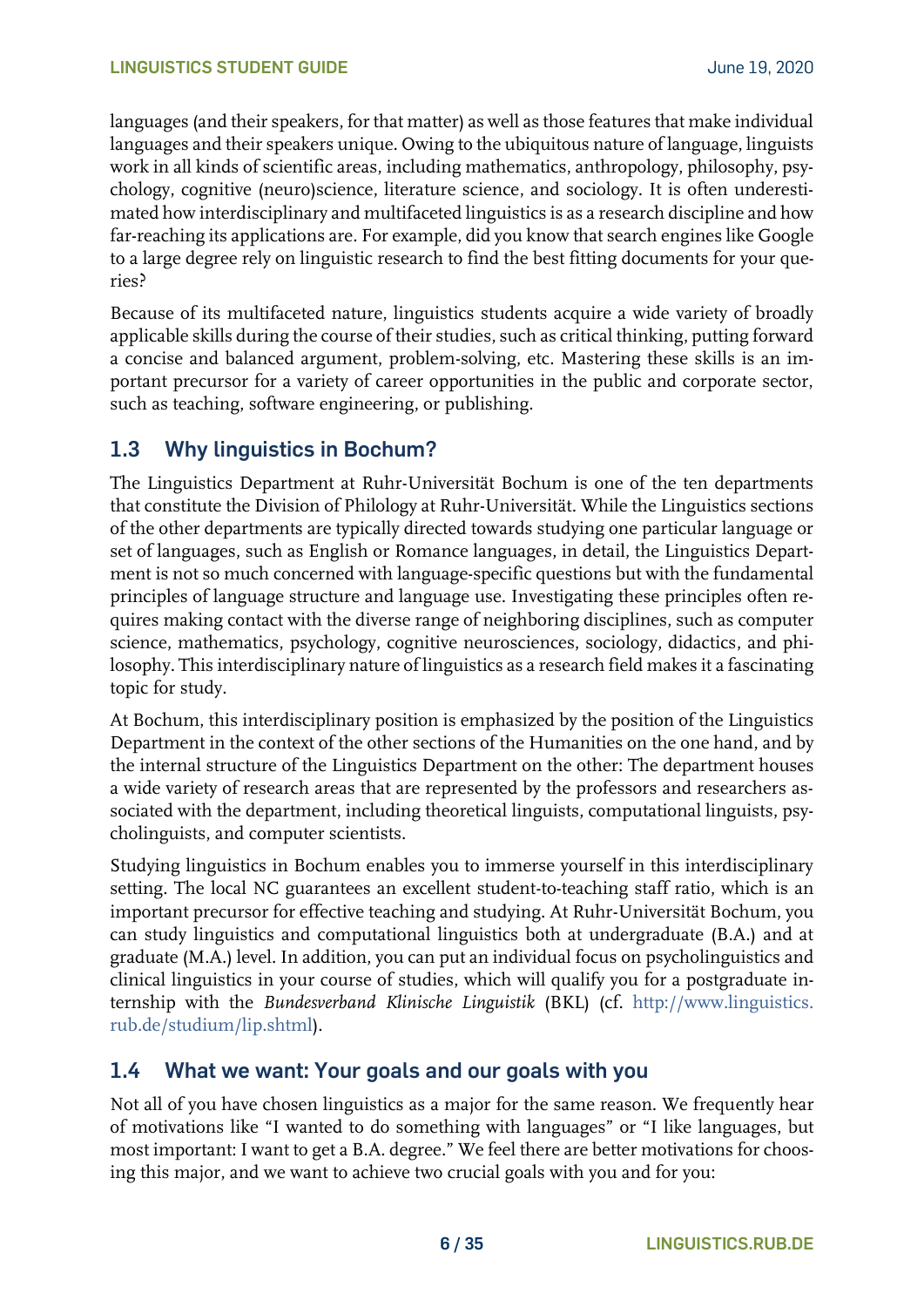- **First, we want to introduce you to a scientific discipline with an enormously complex** object of investigation, human language. We want you to gain an insight into the intricate and delicate complexities of human communication and the multitude of its parametric settings: individual languages across the world and right next to you – complexities you very probably have not discovered so far. Please note that we're not talking of the minor problems here you might have encountered when learning a foreign language, like verbal inflections in Spanish or unfamiliar constructions in Latin.
- Second, we do not want you to leave with a B.A. degree you do not really care about other than for your next application for a job and the feeling that you're out of linguistics, thank God. Instead, we want to prepare you for a professional career within the wide range of the linguistic enterprise, be it theoretical linguistics in an academic career, information retrieval or localization in IT development, natural language systems, psycholinguistics, clinical linguistics, or something totally different. For the last mentioned case we want you to take with you at least the essential capabilities you need for linguistic analysis, a sense for precision, formal correctness, sound scientific work, and awareness for languages and their embedding in mind and cultures.

# <span id="page-6-0"></span>**2. People: Who's who in the department, and what they do**

## <span id="page-6-1"></span>**2.1 Teaching staff**

The teaching and research staff at the linguistics department includes four professors and several research fellows. They have a wide variety of research interests, which enables the department as a whole to represent linguistic research in its full range. A research interest that is common to all members of staff pertains to corpus linguistic applications in computational linguistics and psycholinguistics.

Of course, the existing variety of research interests impacts on the teaching program, too, particularly in advanced seminars that enable students to work on current research topics in small groups of students. The following provides you with an overview of the research and teaching interests of the teaching staff and their individual backgrounds:

▪ **Prof. Dr. Eva Belke** is a psycholinguist. She is interested in Lexical-semantic encoding in young and older healthy and impaired speakers, psycholinguistic perspectives on language learning and teaching, cognitive resources of language processing, experimental reading research and acquired dyslexia, aphasiology and clinical linguistics, co-ordination of visual and linguistic encoding processes.

Eva Belke graduated in Clinical Linguistics/Speech and Language Pathology from the University of Bielefeld, from where she also obtained a PhD in Psycholinguistics. After a two-year post-doc with Antje Meyer at the language production lab of the University of Birmingham, she held a lectureship in Psychology at Aston University, Birmingham, before returning to the University of Bielefeld in 2005, where she has worked as a senior research fellow until moving to Bochum in 2008.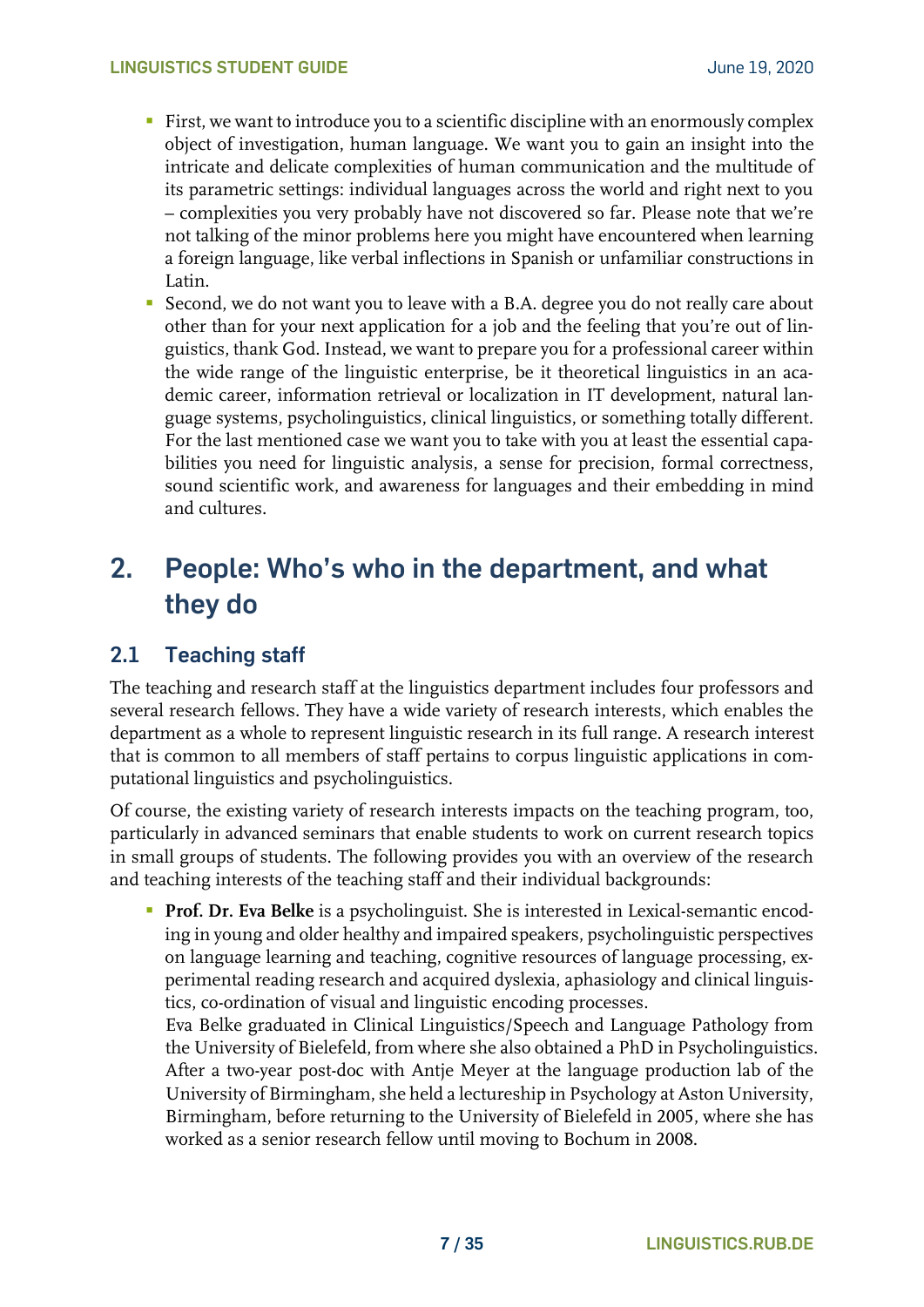**• Prof. Dr. Stefanie Dipper** is a computational linguist. She is interested in the creation and annotation of corpora and their use in theoretical and computational linguistics. One focus is on developing automatic methods for the analysis of texts from older language stages (such as Middle High German and Early New High German). Another focus is on the analysis of phenomena that occur above sentence level (such as discourse anaphora).

Stefanie Dipper holds a Master's degree in linguistics, computer science and psychology from the University of Tübingen. She obtained a PhD in computational linguistics from the University of Stuttgart. After 4 years as a post-doc at the University of Potsdam, she joined the Linguistics Department in December 2007. Stefanie Dipper is the department's academic adviser ('Studienfachberaterin').

**• Dr. Martin Hoelter** teaches linguistics primarily in the areas of phonetics, phonology, and morphology. He is particularly interested in the phonetic basis of sound change as well as phonetic and phonological variation. He also is the department manager and IT officer.

Martin Hoelter studied General and Theoretical Linguistics, American Studies, and English at Ruhr-Universität Bochum and at the University of California, Los Angeles. He obtained both his M.A. and PhD degrees in Bochum. He joined the Linguistics Department in 1988.

**Prof. Dr. Ralf Klabunde** is a linguist and computational linguist. His research interests concern the aspects of text generation, answer generation in dialogue systems, the relation between content planning and linguistic realization, implicature modelling from a computational linguistics perspective, probabilistic pragmatics.

Ralf Klabunde studied Linguistics and Mathematics at the University of Osnabrück. Afterwards he became a PhD Student at the Max-Planck-Institute for Psycholinguistics in Nijmegen, worked as assistant professor at the University of Heidelberg, and became a scholarship holder of the German Research Foundation. In 2002 he joined the Linguistics Department in Bochum.

**Jun.-Prof. Dr. Agata Renans** is the department's Junior Professor in Experimental Linguistics. Her interests include experimental semantics and pragmatics, fieldwork semantics and pragmatics. Specific interests are: (in)definites, clefts, common nouns, aspectual reference, non-asserted meaning components, information structure.

Agata Renans obtained her PhD at the University of Potsdam and worked as a postdoctoral researcher in formal semantics and pragmatics in the project on pluralized mass nouns at Ulster University, Northern Ireland, before she joined the department in 2018.

In addition, some classes may be taught by **adjunct instructors** ['Lehrbeauftragte'] employed on a part-time basis and specializing in the specific areas they teach in their seminars.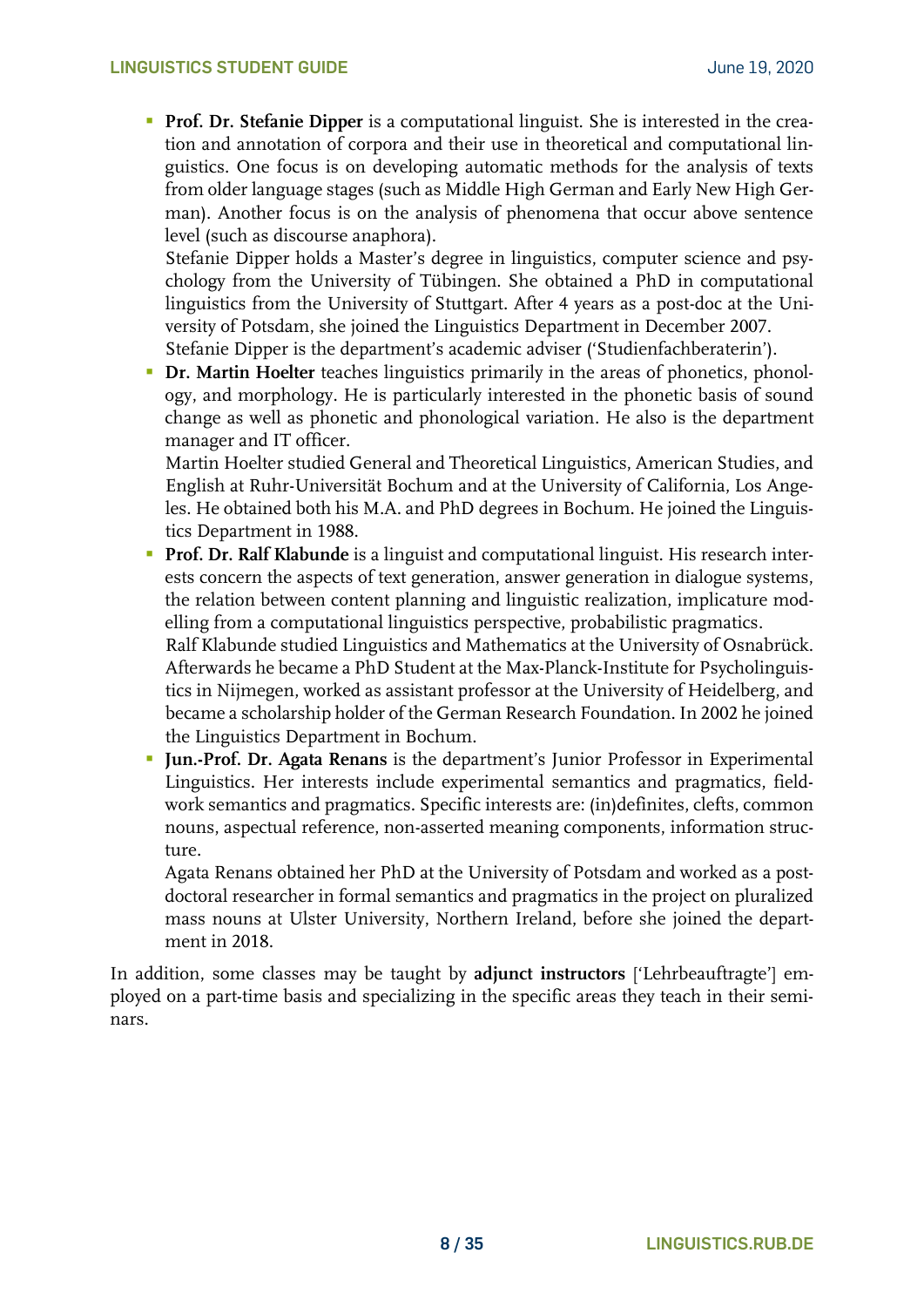## <span id="page-8-0"></span>**2.2 Administrative staff**

- **Anke Rademacher** is secretary to Professor Dipper.
- **Hilke Schöning** is secretary to Professors Belke and Klabunde. In addition, Ms. Schöning is secretary to the Head of Department and currently also the departmental eCampus agent. Ms. Schöning is assistant to the current academic adviser Prof. Dipper and co-ordinates processes relating to enrolling and advising students as well as the crediting of courses.

# <span id="page-8-1"></span>**3. Where to go and whom to ask: Institutions in the institute**

## <span id="page-8-2"></span>**3.1 The academic adviser** (Studienfachberater/in)

The department's academic adviser will help you in cases where need specific information on your individual, i. e. personal course of study. For general questions and information, please consult this guide or the *Studienführer* first. Alternatively, you might want to ask your fellow students in the Students' office aka 'SBL', see immediately below). If you need the academic adviser's help, please make an appointment via e-mail first: [beratung@linguis](mailto:beratung@linguistics.rub.de)[tics.rub.de](mailto:beratung@linguistics.rub.de)

# <span id="page-8-3"></span>**3.2 The Students' Office (**Studienbüro Linguistik / SBL**)**

The Students' Office is your first address for getting assistance in most matters pertaining to your course of study. The office is open several hours a week during time of classes and can also be contacted by e-mail [\(sbl@linguistics.rub.de\)](mailto:sbl@linguistics.rub.de).

Senior students employed in the office will help you with practically any question or will direct you to the appropriate place where to get the desired information. You will also find many resources at the office, including a copier which can be used free of charge in most

cases. Additionally the Students' Office keeps ready electronic course material not distributed via Moodle as well as hardcopies of obligatory course readings.

The best way to find out about the Students' Office is to go there and talk to the staff: building GB, level 3 (remember: '3' is unequal to '03'), room 157. Additionally you might want to check their website at [linguistics.rub.de/ studienbuero](https://www.linguistics.rub.de/studienbuero) .

## <span id="page-8-4"></span>**3.3 Students' representatives**

The department's students' representatives are a departmental organization consisting of about a dozen students elected by the student body of the linguistics department. These representatives have a number of functions to help you during your studies and apart from that perform an important political function: they delegate your representatives in the various committees and boards of university divisions and institutions outside and above in structure of the linguistics department. Please take part in

# **Institutions in the institute …**

**Academic adviser:** Individual counselling on questions regarding your personal course of study

**Students' Office:** Assistance in most matters of your studies

**Students' representatives:**

your elected representatives

Two important **libraries**:

- department library
- university wide library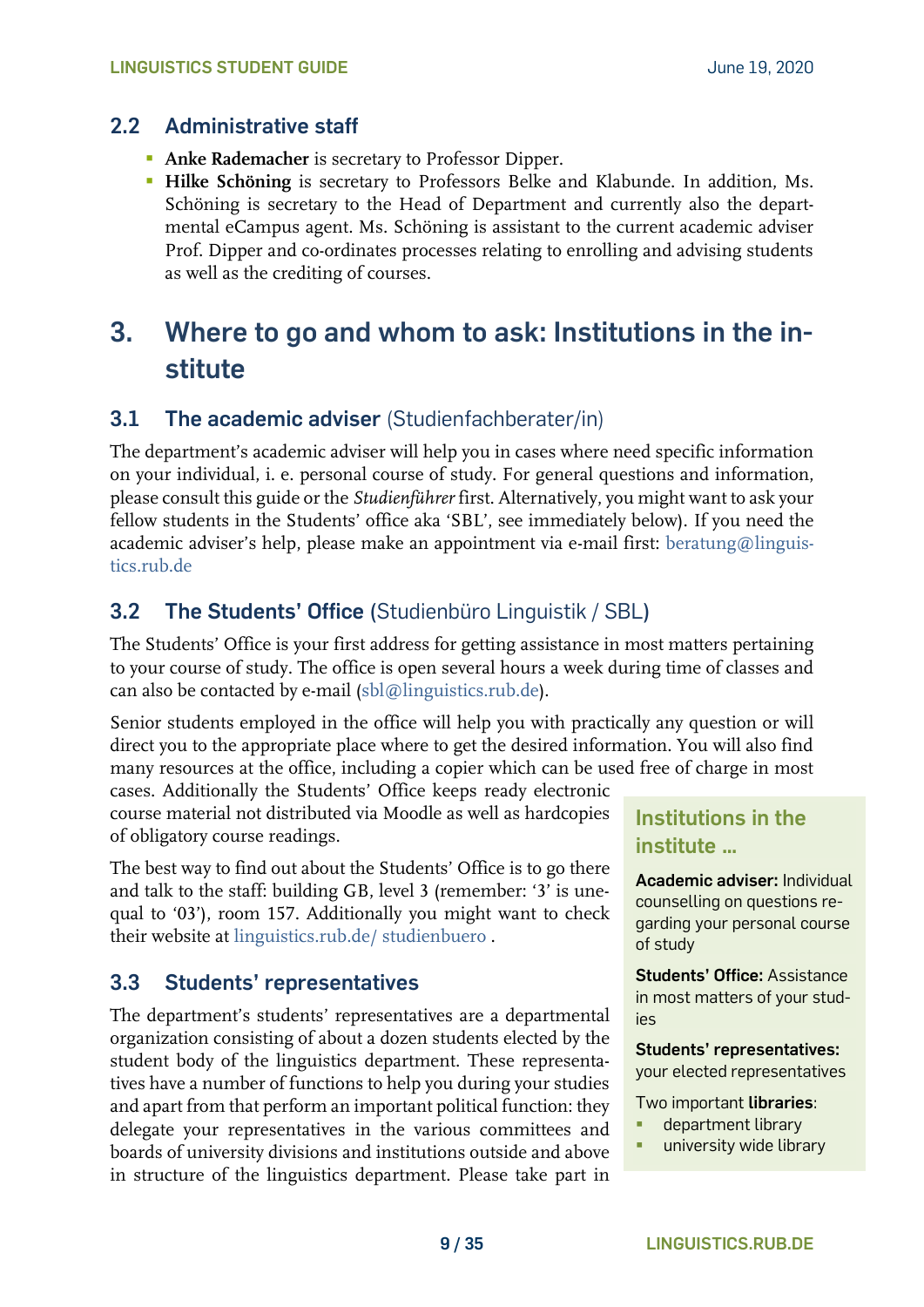their assemblies and meetings and execute your right to vote. This is your chance to opt for major political decisions at the university via your democratic representatives.

# <span id="page-9-0"></span>**3.4 The libraries**

Ruhr-Universität houses a university-wide library, the 'UB', as well as many local libraries that are associated with individual divisions. The linguistics library (as part of the library of the Division of Philology) is located at GB, level 3. To get there, enter the library at GB 4 (northern entrance) and take the staircase inside the library to get down to GB 3.

You will find various types of library resources there, both off-line, i.e., on the library shelves, and on-line, for instance in scientific journals that the library subscribes to electronically (see sections 8.1 and 8.2 for more detail on the library resources).

We strongly recommend that you enroll in a guided library tour early on in your course of studies, because you will only be able to use the rich and valuable resources of the library if you know that they are there and how to access them. Alke Eulen, the librarian maintaining the linguistics library, will be happy to guide groups of students through the linguistics shelves and the electronic resources of the library. A first tour for beginners is arranged on occasion of the annual information and welcome meeting at the beginning of your course of studies.

# <span id="page-9-1"></span>**3.5 The databases**

### <span id="page-9-2"></span>**3.5.1 eCampus**

Most of you will be familiar with this database already, which is the university's central administration tool for all students' data with respect to enrolling in and crediting of courses. Since all of your course credits are stored in eCampus it is essential that you monitor your personal data regularly. It is up to your responsibility to check that your credits are completely recorded in eCampus by the time of your application for the final B.A. examination at the latest. Please do not consider starting to check your credits in eCampus only days before applying for the final exam.

When checking for your credits please allow your instructors

## **Databases**

The **eCampus** database contains your records, so monitor it closely. You also have to register for your classes via eCampus.

In **Moodle** you will find materials for your classes.

some extra time for entering your credits in eCampus after you have effectively completed your course work. They need some time e.g. for grading not only your work but also that of your fellow students.

The most important specific information regarding your course of study in linguistics is the department's policy on registration for classes. There is a strict deadline each semester by which you are required to have registered for every class you are taking: the first day of the semester, i.e. April 1 for the summer semester, and October 1 for the winter semester, 11:59 p.m. on both days. By this time you must have made your respective choice of classes and entered it in eCampus. It is the department's policy not to accept any late registrations except for rare cases in which a formal application for late registration will be considered.

Occasionally, the eCampus registration deadline will deviate for specific classes, most commonly in cases where additional classes can only be announced after the official course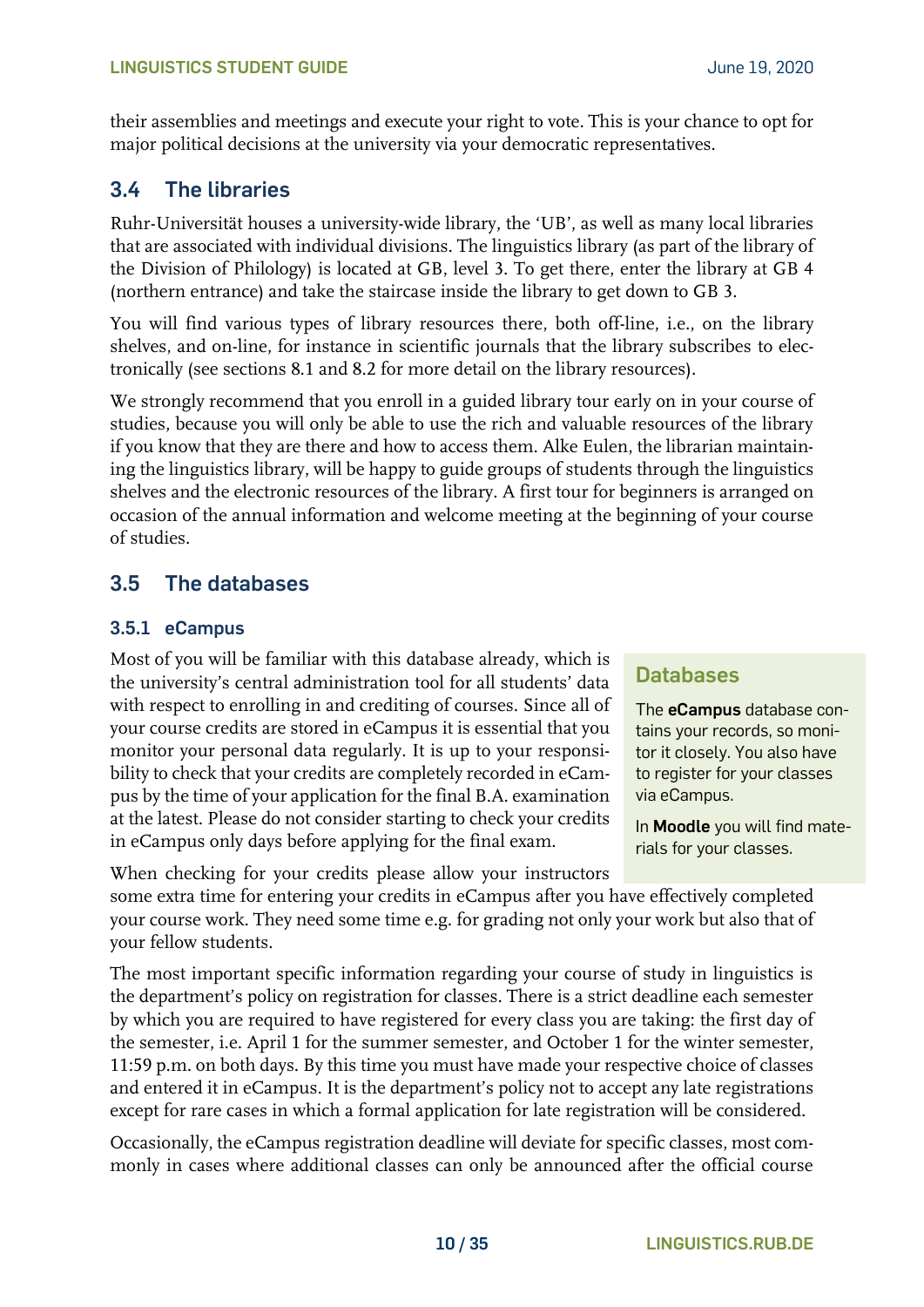catalog has been published. Such cases will be announced via the department's website and the students' mailing list.

All eCampus matters concerning the completion of your studies and your application for the final examination are handled by Ms. Schöning. Please ask for an appointment by email [\(beratung@linguistics.rub.de\)](mailto:beratung@linguistics.rub.de) and be prepared to be asked to make some modifications of your data in eCampus yourself.

#### <span id="page-10-0"></span>**3.5.2 Moodle**

Again, you will have heard about these databases already at some time during the central introduction to university matters. At the Linguistics Department, the majority of courses will have a site in Moodle for which you will also have to register obeying a deadline. Normally the registration for Moodle courses takes place in the two-week period between the official start of the semester (which coincides with the eCampus registration deadline) and the official start of classes. The respective deadlines will be announced for each class in the department's commented course catalog ('Studienführer'/'Kommentiertes Vorlesungsverzeichnis'). As with eCampus there will also be no late admission to Moodle linguistics courses except for rare and justified reasons.

Apart from registering on time, you are also responsible for ensuring that you have an appropriate internet access (in cases of hardship there are many possibilities for access via the campus facilities like the IT-Pool in GB 03) and that you have the necessary tools installed where applicable. Most important (because frequently ignored) is your responsibility to remember the passwords for your courses.

Moodle's URL is [https://moodle.ruhr-uni-bochum.de](https://moodle.ruhr-uni-bochum.de/) .You will find all linguistics courses in the catalog under *Sprach- und Kulturwissenschaften > Language and Culture > Sprache und Literatur > Fakultät für Philologie > Sprachwissenschaftliches Institut*.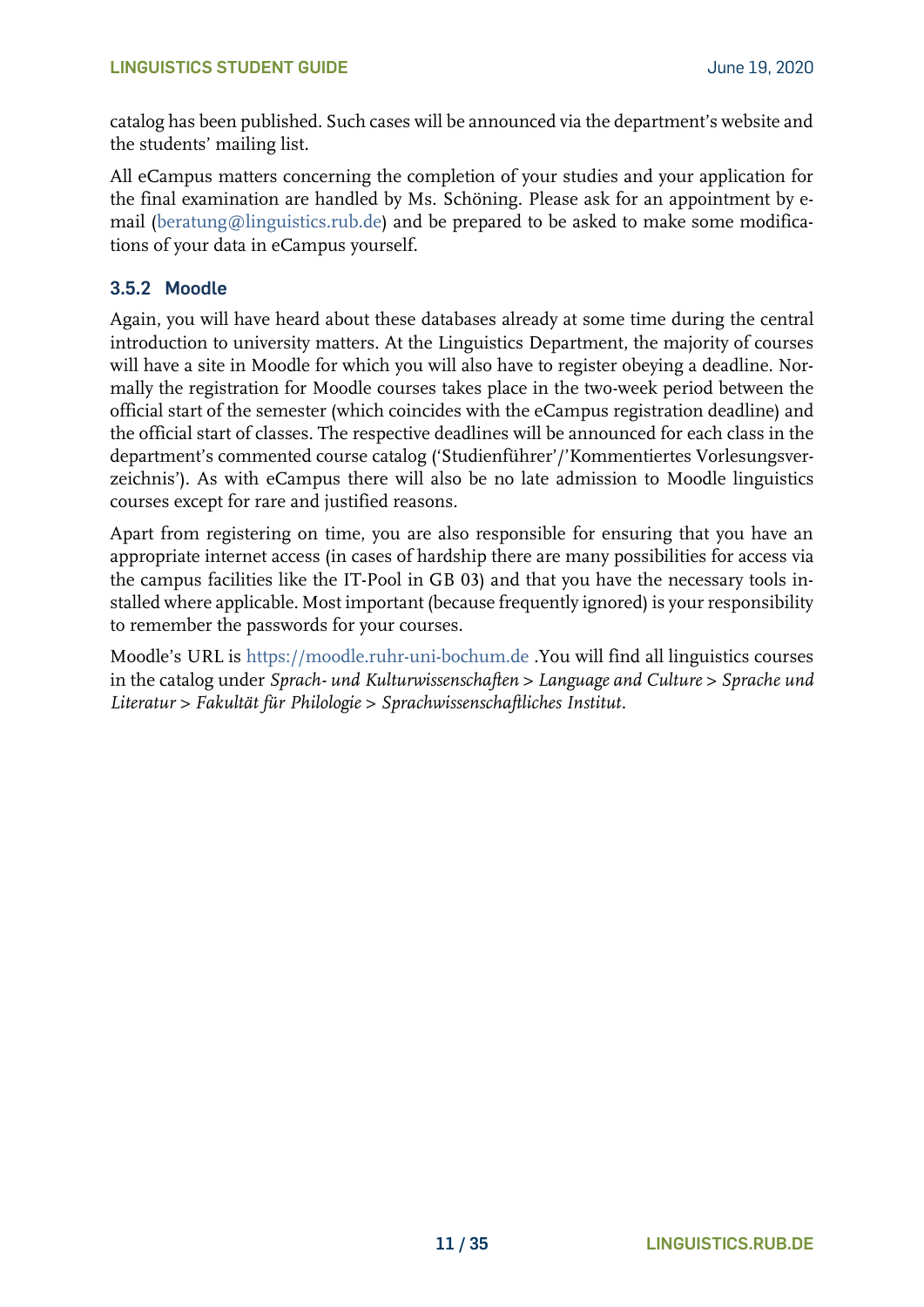# <span id="page-11-0"></span>**4. Your course of study**

## <span id="page-11-1"></span>**4.1 Which courses to visit and when**

There are different types of courses that you will attend during your studies.

#### **Undergraduate program courses**

#### **Lower division courses (the core courses)**

- **·** introductory courses, ['Grundkurse']
- tutorials ['Tutorien'], usually conducted by graduate students

#### **Upper division courses (the electives)**

- (undergraduate) seminars ['Proseminare']
- **·** advanced seminars ['Hauptseminare']

#### **Graduate program courses**

- graduate research seminars, taught by professors only
- **·** independent study, individual study, directed research ['Projektarbeit – Forschungsprojekt']
- teaching project ['Projektarbeit Lehrprojekt']

Early on during the course of your studies, you will predominantly attend introductory courses about the theoretical and methodological basics of linguistics. Most of these courses are accompanied by tutorials given by senior or graduate students and are supposed to help you practice how to apply the knowledge that you are acquiring. Starting from your second year, you will then be able to attend undergraduate seminars, which are intended to give you the opportunity to train and improve your scientific skills by working on current topics of linguistic research. Once you have completed all modules on linguistic basics, you can also attend (advanced) undergraduate research seminars that capitalize on current issues in linguistics and are designed to improve your skills in conducting linguistic research independently and in depth. There are several other forms of teaching that are listed in detail in the 'Studienordnung' (see also Glossary).

## <span id="page-11-2"></span>**4.2 Requirements and Regulations**

You should familiarize yourself with both Study Regulations ['Studienordnung'] and Examination Regulations ['Prüfungsordnung'] (including the Subject-Specific Regulations. i.e. 'Fachspezifische Bestimmungen') early in your course of study. It does not make much sense to rehash these sets of regulations here in detail, instead we advise you to read them thoroughly and ask the Students' Office or the academic Adviser ('Studienfachberater/in') for clarification if necessary. Nevertheless: here are a few hints as to which of the two is consulted for questions that might come up:

- **Example 3 Study Regulations:** general information on the structure and content of your major, types of classes and modules, information on crediting, suggested schedule
- **Examination Regulations:** specific information on which courses to take in which combinations, number of credits, specific requirements for admission to the final examination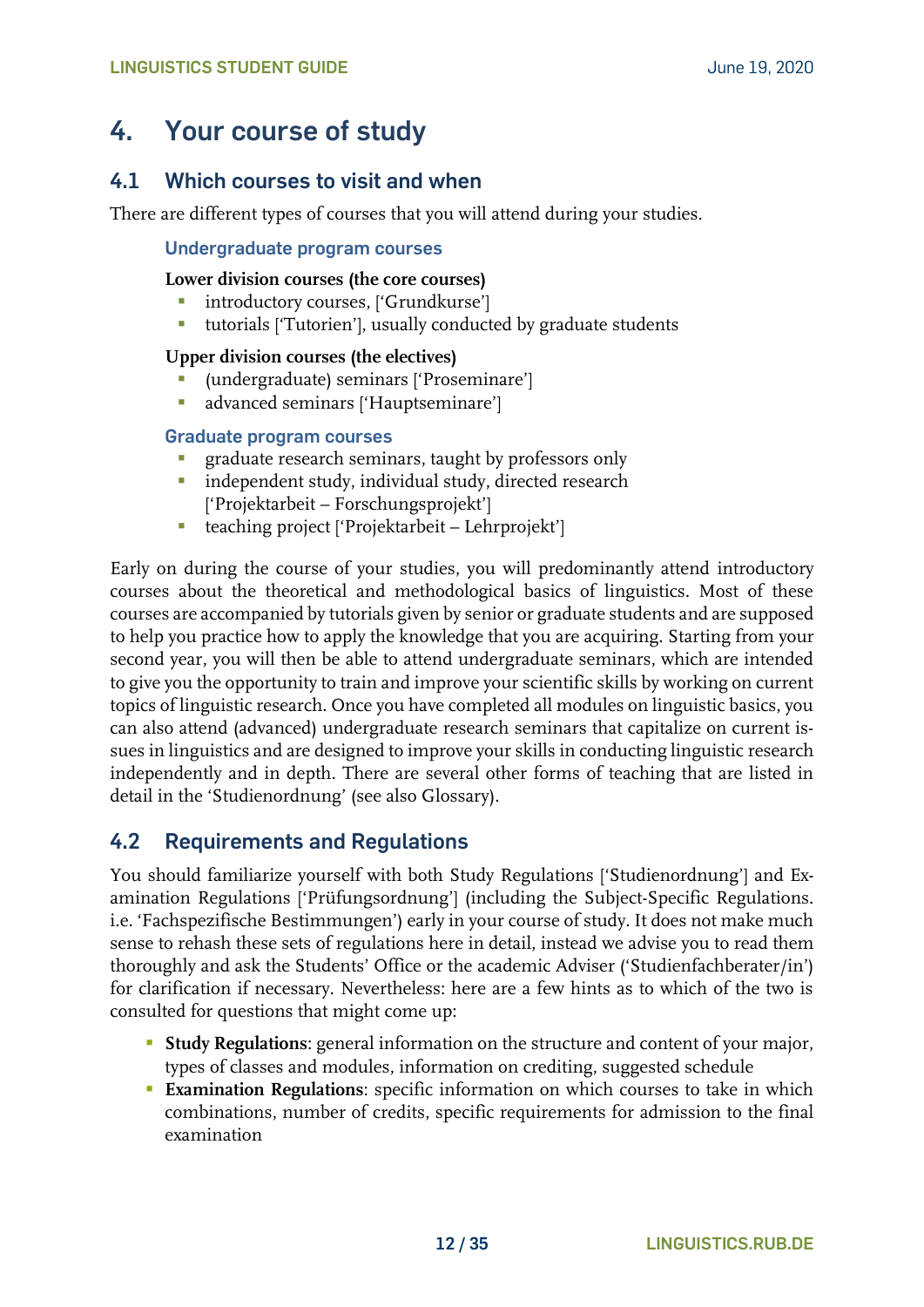**• Language Requirements:** see Ms. Schöning at the beginning of your studies in order to check whether you fulfill the requirements, or whether you have to take additional courses

## <span id="page-12-0"></span>**4.3 Mentoring Meetings: How are you doing in your studies and where do you want to go?**

The institute's mentoring scheme provides all students with individual mentors from the teaching staff. The purpose of this mentoring scheme is to give you an opportunity to discuss how you are doing in your studies, including things that are going well as well as problems that might affect your efficiency in studying. Needless to say, anything that is being discussed in these mentoring meetings is treated confidentially.

All B.A. students entering their fourth semester will be assigned an individual mentor and will be invited for a first round of mentoring meetings. As of this first round of meetings, you can always turn to your mentor with anything that you would like to discuss. We recommend that you see her/him at least twice during the course of your studies - when you are first invited, and again later, when you are progressing towards completing your B.A.

thesis. In the first meeting, your mentor will help you find goaloriented way through the second half of your studies, making sure that you are not missing out on any obligatory courses and that you know how these courses will relate to the advanced courses that you are planning to attend in the second half of your studies. In the second round of mentoring meetings, which we would envisage towards the end of your fifth semester, we would hope to provide an orientation for the completion of your studies

## **Mentoring**

Your first meeting will be in your 4th semester of the undergraduate program. Please bring the questionnaire (cf. Appendix C).

- what are the linguistic interests you have developed, likes and dislikes and how could this help you find a promising thematic orientation for your B.A. thesis. The second mentoring meeting would also provide an opportunity to discuss plans for further studies, e.g., in the Master's program of the Linguistics Department.

We recommend this minimal mentoring scheme to everyone, and offer everyone to schedule more meetings with their mentor if need be. When you come to your first mentoring meeting, please print off and fill in the questionnaire provided in Appendix C of the Student Guide. This makes it easier for both you and your mentor to cover all the necessary aspects of the mentoring process.

# <span id="page-12-1"></span>**5. Your courses: Registering, attending, maybe even dropping …**

## <span id="page-12-2"></span>**5.1 Registering for a course**

The commented course catalogs ['Studienführer'] for the summer and winter semesters are published in January and July, respectively. You can access it online at

[https://www.linguistics.rub.de](https://www.linguistics.rub.de/)

It includes information on which courses are offered, what the qualification requirements there are for each course and, of course, where and when the courses will take place.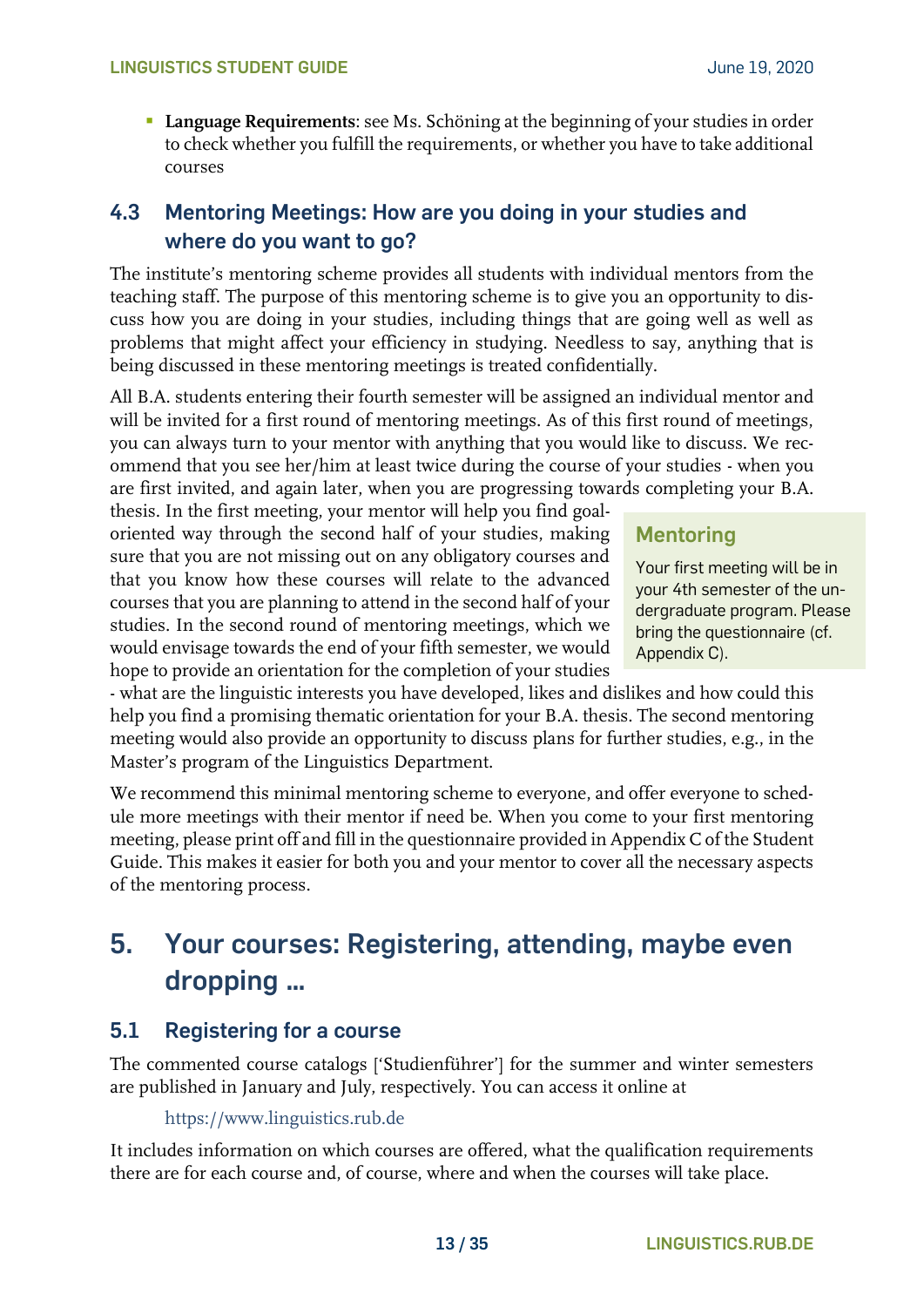To enroll in a course, you have to register for the course in eCampus prior to the registration deadline stated in the commented course catalog. For some courses, only a limited number of students will be admitted, so we advise you to register for the courses you plan to attend as early as possible. Typically, the registration deadlines for courses are April 1 for the sum-

mer semester and October 1 for the winter semester. Occasionally, deadlines will vary, for example due to courses which could be offered on short notice only.

The early registration deadline has several functions. First and foremost, it is supposed to make the registration effort manageable for teachers and students. Second, the early registration deadline allows the teaching staff to preview how many students are intending to attend their courses, which is helpful when planning the course outlines.

## **Your courses**

Get the commented course catalog as soon as possible. Check regularly in the eCampus database if you want to register for a class – especially if it is not available early on in the registration period.

Please note that the registration deadline is there to be met, not

to be missed. Given that both the commented course catalog and eCampus are accessible on-line, we expect you to respect the registration deadlines even when you are away, for instance, when you are spending a semester abroad. Make sure, that you carry the necessary equipment (USB card reader) with you during longer absences from campus.

## <span id="page-13-0"></span>**5.2 Attending a course**

By default, all courses at the Linguistics department start in the second week of the official teaching period. Blocked courses are typically held in the week before or after the official teaching period. During the first session of a course, you will receive important information about the outline of the course, the conditions for completing the minimum credited workload ['Studienleistung'] or the maximum credited workload ['Prüfungsleistung'] and the literature that the course is based on. Be sure to note all relevant organizational details during this first session because it will be your responsibility to observe the relevant deadlines of each course. For instance, this may apply to course material that is only available on-line for a certain period of time or for coursework that has to be submitted until a specified deadline. Please note that you may fail a course if you do not observe the relevant deadlines, because the instructor who holds the course is neither obliged to provide you with material individually when you are late, nor to accept late coursework.

Individual lectures typically last for 90 minutes and we ask you to arrive for your lectures in time. It is at the discretion of the instructor to exclude students who are late from the lecture. Instructors are also entitled to exclude students disturbing the other students (cf. also section 6.6).

When you enroll for a course or a seminar, we ask you to attend each lecture. Our experience is that attendance is very good overall but there are some students who keep skipping lectures without catching up with the course content. Please be aware that you are individually responsible for catching up with course material when you are missing lectures.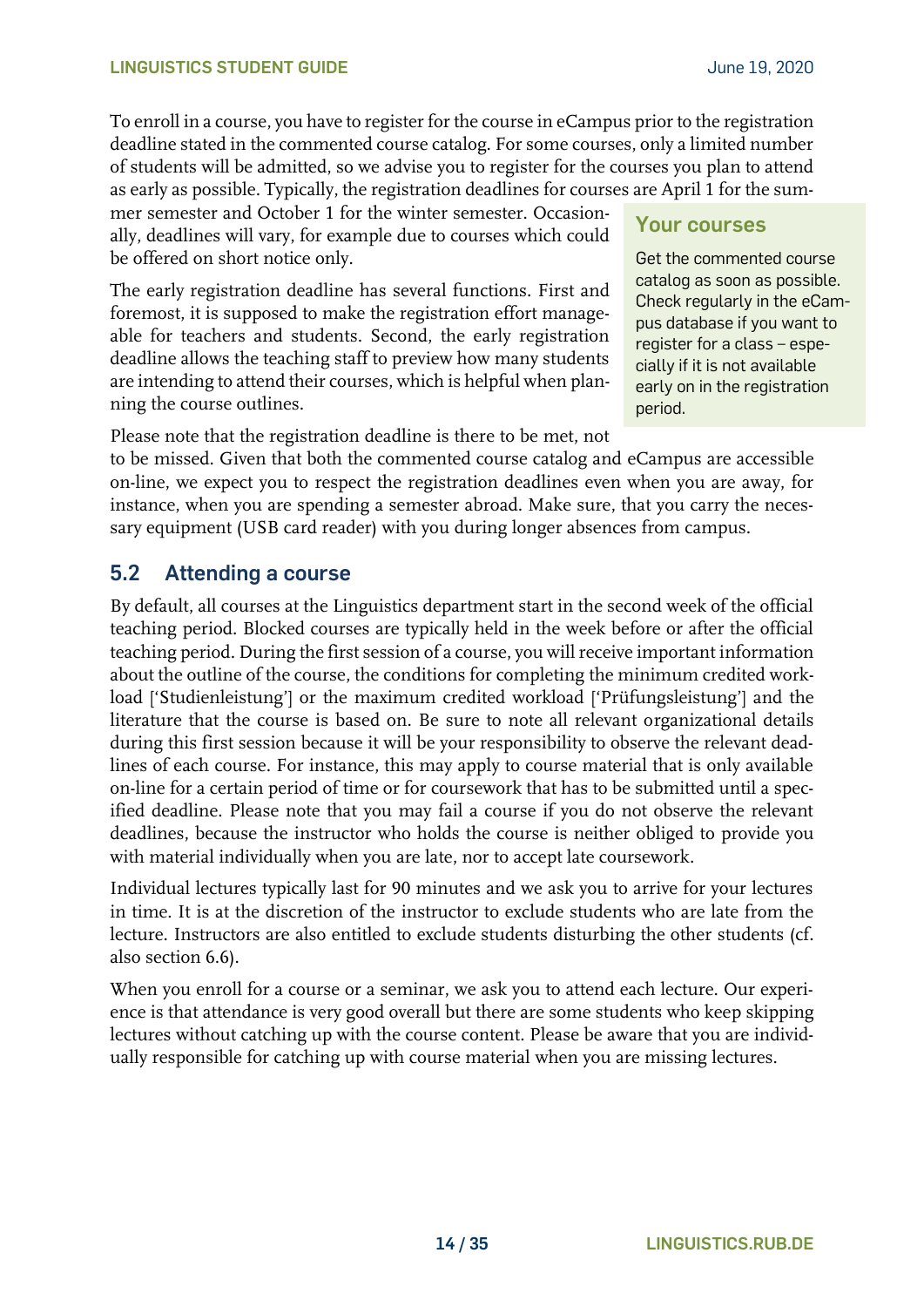# <span id="page-14-0"></span>**6. Communication & conduct**

## <span id="page-14-1"></span>**6.1 First things first: Your e-mail address**

You are requested to use your *rub*-address, and only that address, in all communication with the department or members of the department (Your rub-e-mail looks like this one: *monika.musterfrau@rub.de*). When you write to us using another e-mail address than your personal rub-address we will ignore your messages. Why? Well, there are two reasons: (1) you have been provided with a rub-address for ease of communication within the university and for ease of identification of your personal messages as a student. The university's com-

puting center is your e-mail provider, and in case you live in one of the dormitories, it is also your ISP, your Internet Service Provider – all this for free. It seems reasonable to make use of this service. (2) The university's computing center will block messages with your address sent from a third-party provider. Hence we can be fairly sure that a mail sent with your address is really from you.

**Communication**

Use your rub-e-mail for communication with the department and check it at least **once a day**.

Two commandments go with the use of your-mail address:

- 1. Check it at least once a day. "I didn't know, I haven't checked my mail." is not an acceptable excuse for anything that went wrong.
- 2. Don't let your mailbox overflow. It is extremely annoying not only for us, but also for your fellow students running the *students* mailing list to receive half a dozen bounces ('mailbox full') when mailing to many people at once.
- 3. Always specify a meaningful subject when you write an e-mail to avoid that it ends up in the junk folder.
- 4. Always quote your matriculation number in your e-mail.

## <span id="page-14-2"></span>**6.2 Your mailing list: ling-ba-students**

This is the mailing list of the students of the Department of Linguistics, Ruhr-Universität Bochum. Nobody else has access to this list and it is restricted to topics immediately related to the study of linguistics in Bochum and nothing else. Subscription of the list is obligatory:

#### [lists.ruhr-uni-bochum.de/mailman/listinfo/ling-ba-students](https://lists.ruhr-uni-bochum.de/mailman/listinfo/ling-ba-students)

The list is the fastest way to get urgent info from the department: For us the list is the only chance to reach all of you quickly in urgent matters. Rest assured that this is a low volume list. We will avoid sending you any unnecessary information and we will ensure that the list is spam safe.

## <span id="page-14-3"></span>**6.3 How to communicate with your instructors and other officials**

When you want to discuss a problem with one of the members of staff, please approach them during their office hours or arrange an individual appointment at another time. Right before the beginning or after the end of class might seem a good chance to catch us, but when there are 17 people in line it is not an appropriate occasion. It is also not a good idea to get binding statements from us while we're being talked to by five different persons. So please arrange an appointment where things can be discussed in decency.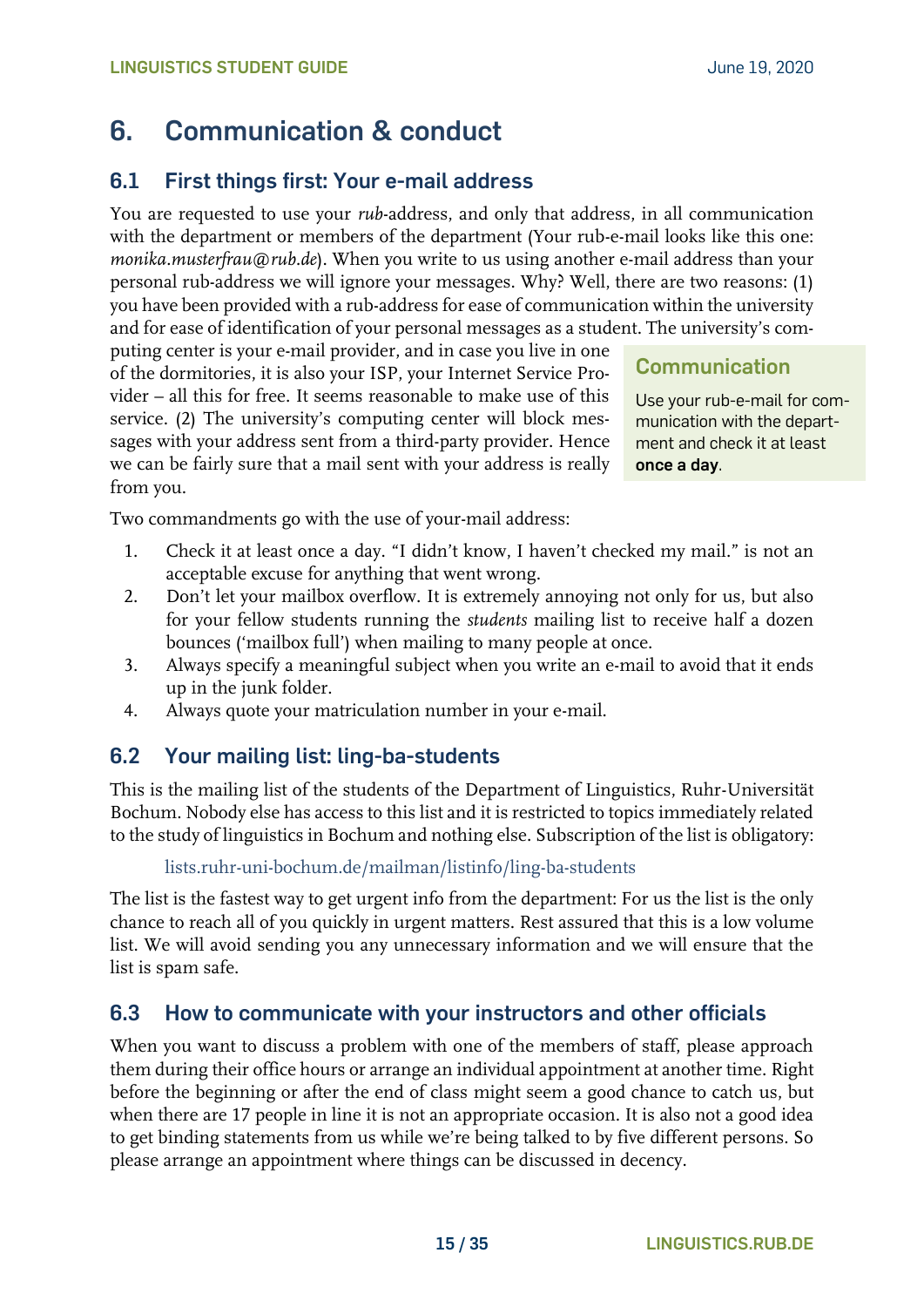Try to find ways to solve minor problems without your instructor: easy questions can be answered by your own initiative, maybe by a fellow student, by the SBL, the students' representatives, or via the *students* mailing list. Please do not forget that you're not alone out there: you have fellow students. Try to make a few friends as early as possible in your course of study. Many minor problems can easily be solved by simply asking a friend or a fellow student in the same class. Your instructors will of course take care of serious or really individual problems, but the rest is up to your responsibility.

Here is a short reverse list of instructors' favorites, i.e. questions to avoid by all means:

- "I missed class; can you send me the slides?"
- "I missed class; what did you discuss?"
- "I forgot to register in eCampus; can you enroll me?"
- "When was the assignment due again?"
- "I've misplaced my Moodle password; can you mail it again?"
- "Where do I find the guidelines for writing papers?"
- "My e-mail didn't work; can you mail me x again?"

So, again: your instructors will be happy to help you with your problems, but they simply lack the time to help you personally with daily routines.

The following gives you some examples of the kind of problems that you should not hesitate to bring forward and discuss with members of the teaching staff or your mentor:

- "I have been seriously ill for several weeks and will not be able to complete many of my seminars this semester. What can I do?"
- "I have problems with completing my work in time / with presenting in class / with scientific writing / …
- "I am going abroad for one semester and will not be able to complete a module. What can I do?"

You will find that for many problems relating to writing up and presenting your work, there are help centers at the University that you can contact for help; and if necessary, your instructors will be able to point them out to you. Individual problems relating to planning your course of studies cannot be solved satisfactorily when you approach the relevant members of staff in the very last minute. Instead, they should be dealt with as early as possible, in order to find a solution that gives you the possibility to complete your course of studies in time.

#### <span id="page-15-0"></span>**6.4 Office hours: Why and how to respect them**

Your instructors cannot always be there when you seem to need them most. There's a reason for that: (i) we don't want to sound pathetic, but assume that the average workload of your instructors during the semester is extremely high. Some of us have been elected to boards or committees or some other extra enjoyment that substantially increases the workload at peak times during the semester. (ii) Even instructors have to think about things occasionally, and that takes coherent phases of concentration. Certainly nobody can solve a halfway serious scientific problem whilst being interrupted every five minutes. So we sometimes have to escape home, shut the door behind us, turn off the bell, cell and other phones, acoustic e-mail notification, and then just sit down and ponder. There is no other option.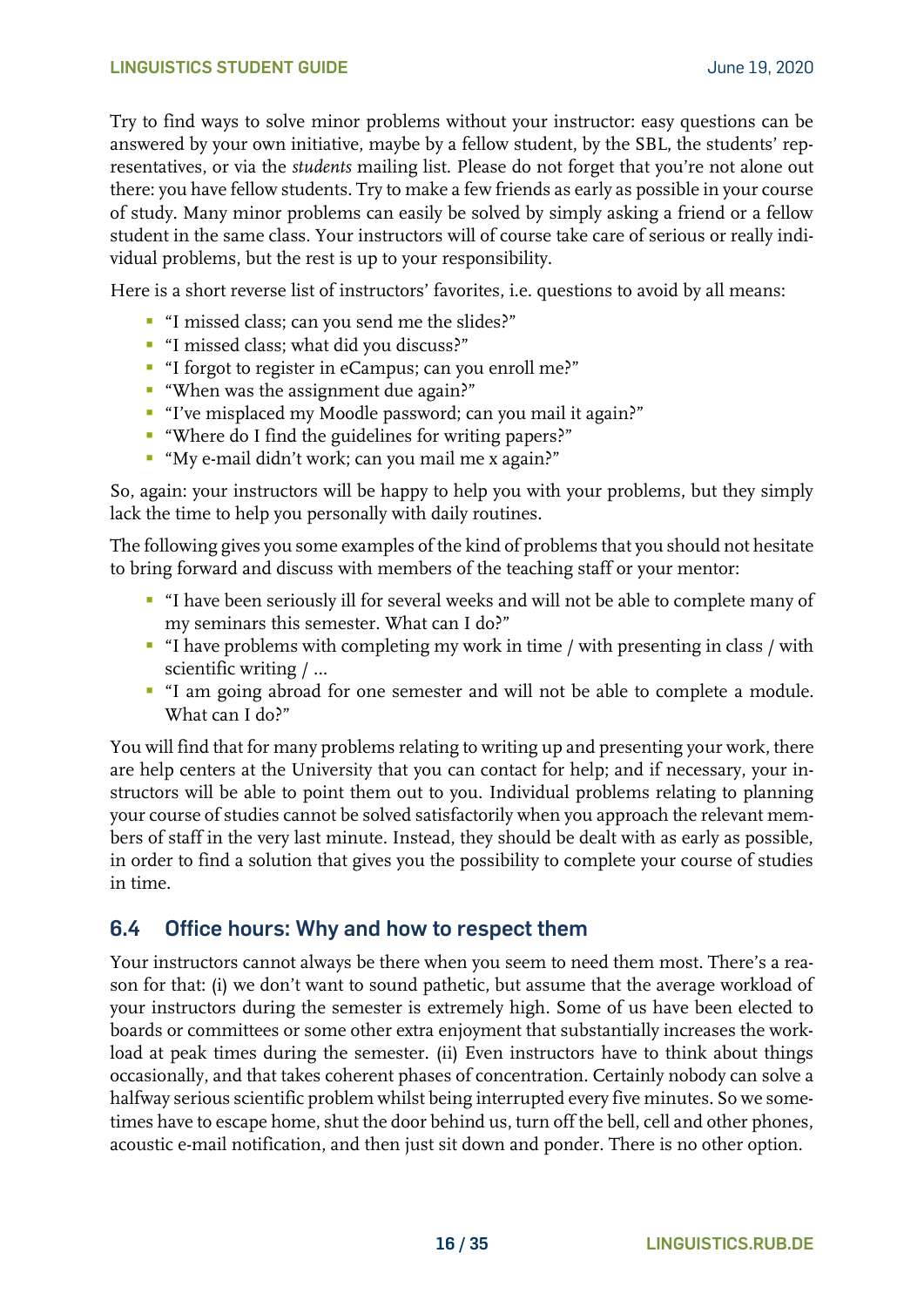Now to your problems: how can you reach us after all and how can we help you? Send an e-mail and make an appointment if necessary. Some things can easily be solved by e-mail, some need to be discussed face to face. Your instructors will always have time for you when you are in serious trouble. They will be reluctant, however, to devote time to matters you can very well handle on your own. Whatever your problem may be, please always consider that there are other students who might have similar requests.

## <span id="page-16-0"></span>**6.5 Behavior in class**

We ask you to respect a few essential social rules pertaining to consideration, politeness, and respect. They are in concordance with the way you wanted to be treated yourself.

- Be in class on time and stay until the session is over. Late arrivals and early departures are a constant source of nuisance in class, not only for your instructors but also for your fellow students.
- Strictly avoid any private conversations in class: this is a severe disturbance of everybody else's concentration, and it clearly shows your disrespect of your instructor and fellow students.
- **Take part in the discussions and concentrate on the content of the session. In gen**eral, make your participation an active one and help making the session more valuable for everyone by playing a constructive part.
- **•** Do not hide behind your notebook.
- Rules 5 to 10: switch your cell phones off.

## <span id="page-16-1"></span>**6.6 Evaluation: Your chance to rate us**

The Department of Linguistics has for a decade now asked the students to rate the quality of their classes. The University has recently also introduced a university-wide evaluation scheme. The Linguistics department partakes in this scheme and will ask you to rate the quality of the teaching and the supervision provided at the department every semester. Please participate in the evaluation to enable us to monitor and improve the quality of our teaching continuously. We respect your opinion and take your concerns, criticism, and encouragements seriously.

# <span id="page-16-2"></span>**7. Scientific matters**

## <span id="page-16-3"></span>**7.1 Scientific writing and publication**

Apart from being a rich and diverse discipline in its own right, linguistics is a field that ties into many neighboring disciplines, such as mathematics, psychology, philosophy, and literature sciences. Each of these areas has its own traditions in scientific writing. In other scientific disciplines monographs and chapters in edited books may be the most relevant forms of publication. By contrast, researchers in the medical sciences publish their current work almost exclusively in scientific journals. In Linguistics, you will find each of these forms of publication and you will have to become proficient in searching the publications that are relevant for your studies. To this end, you should familiarize

## **Scientific matters**

Please consult this section and Appendix B first if you have basic formal questions concerning your written assignments (please pay attention to the section about plagiarism and the APA Examples in Appendix B). If you have further or more specific questions you can consult the Students' Office or your instructors.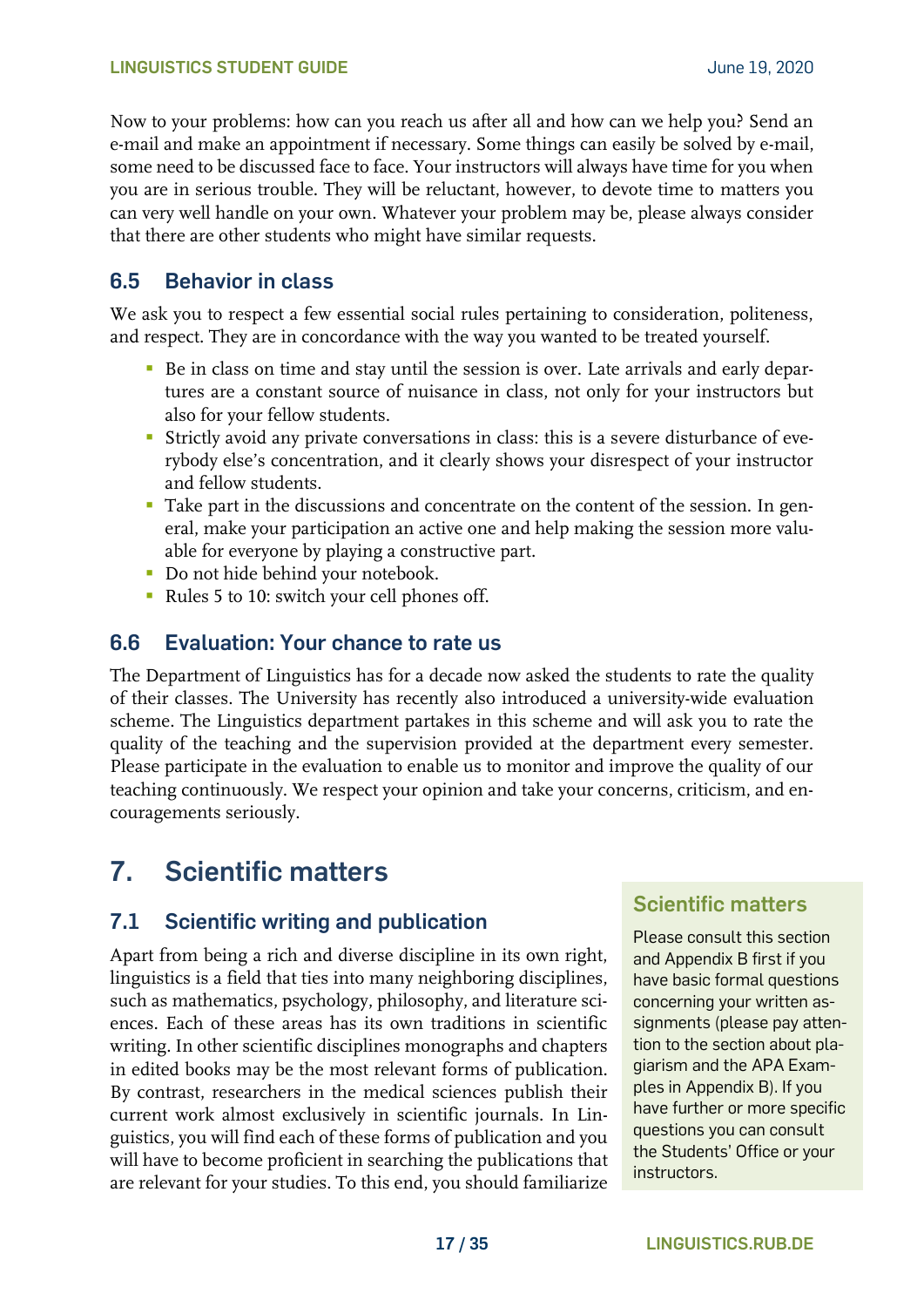yourself with the ways of accessing scientific literature at the local library and via the online databases of the library (see section 8 for details).

During your course of studies, we want you to acquire the skill of writing scientific texts about linguistic and psycholinguistic topics, such as essays, short summaries or reports. Writing such texts is essentially all about putting forward your own line of argumentation that is well founded in the existing literature and that presents the various facets of an argument in a balanced an unbiased fashion.

## <span id="page-17-0"></span>**7.2 Types of assignments**

#### <span id="page-17-1"></span>**7.2.1 Papers**

In practically every course you will be asked to produce a written composition of some kind:

- **(individually specified) assignment**: this might be e.g. a short data analysis or one or more exercises from a textbook or something similar. Usually, this form of assignment does not include an essay-like composition, but rather brief isolated discussions or simply formalized structural analyses. This sort of assignment is typical for introductory courses and for the minimum credited workload in introductory seminars. Individually specified assignments will not always be graded but rated on a pass-fail basis.
- **discussion paper (**or **short paper)**: discussion papers will typically consist of roughly 1,500 words (about 2,5 pages using 11pt Arial Unicode MS and 1.5 line spacing) including an abstract, if requested. A discussion paper could e.g. encapsulate or discuss a certain section of your required reading. Two discussion papers are typical for the minimum required workload ('Studienleistung') in an introductory seminar. As in the above case, discussion papers will not always be graded.
- **research paper**: a research paper is a typical assignment for half of the maximum credited workload ('Prüfungsleistung') in introductory and advanced seminars. In introductory seminars, it will typically be ca. 3,000 words long, including abstract but excluding the references list.
- **EXPEDENT FIGUREY 12 THESE IS A research thesis:** In advanced seminars, papers will normally have to be considerably more elaborate, and a research thesis will hence typically comprise roughly 6,000 words under the above conditions. In the M.A. program, a research thesis will also document the results of your research project as part of your directed research. Since this is part of your individual guided study, requirements will vary greatly according to the type of research undertaken.

In each case you are requested to add the declaration of originality to your work and sign it (cf. section 7.4). When a written scientific assignment includes a word limit, you should not deviate from this word limit by more than 10%. For instance, if the word limit is 3,000 words, you should write at least 2,700 words and at most 3,300 words. If you are asked to submit your paper in digital form, e.g. via via Moodle or e-mail, please convert it to a PDF document. This way the instructor will able to open it no matter what word processing application you use at home.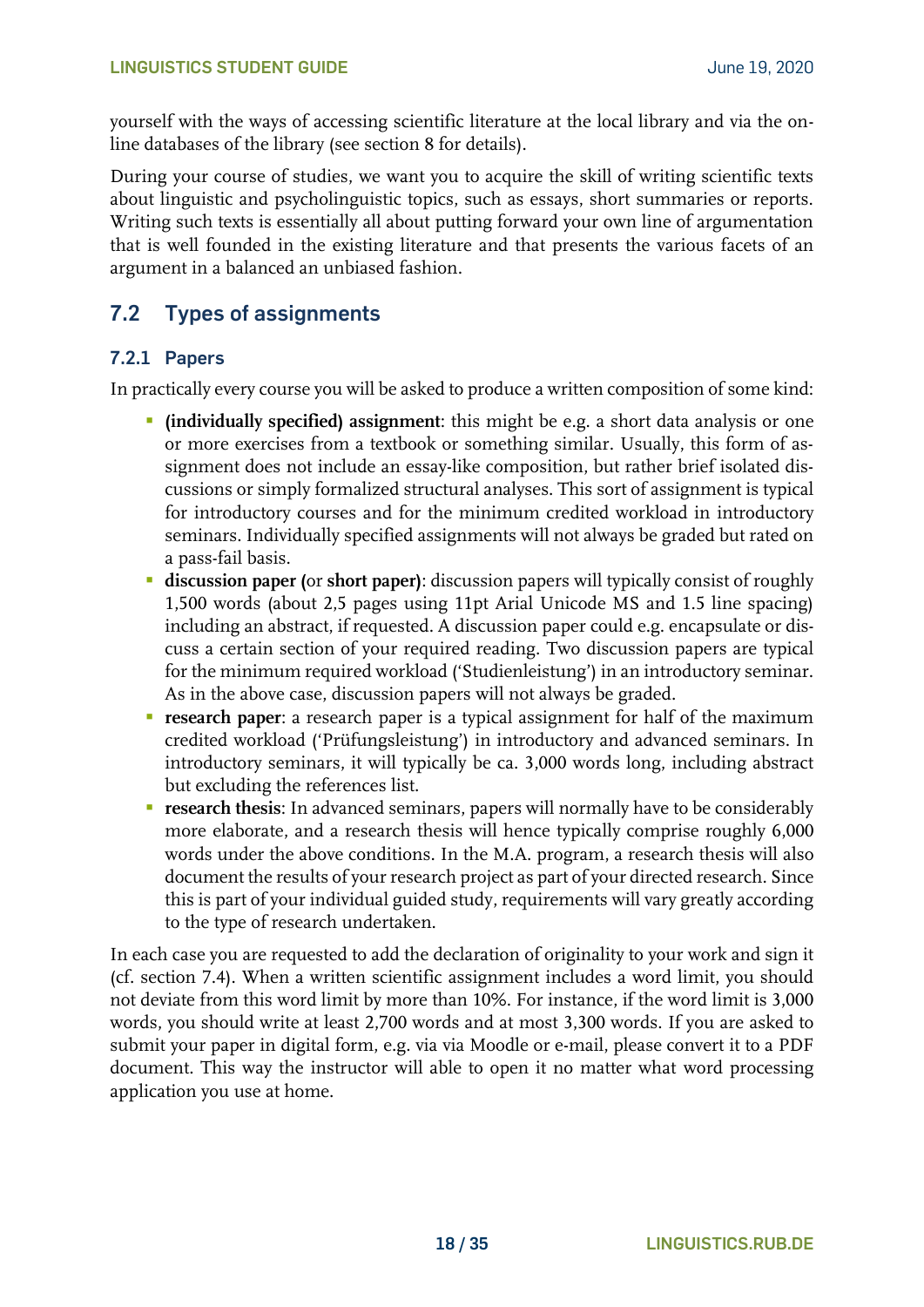#### <span id="page-18-0"></span>**7.2.2 Presentations**

As an alternative to written assignment you may also be required to give a presentation in class, either as an individual task carried out solely by you or as a group assignment. Durations of presentations vary greatly depending on the type of course and number of presenters involved. In most cases you will be asked to give a formal presentation using Power-Point slides or similar. In rare cases it might be more useful to rely on handouts e.g. with data sets. Presentations using traditional slide and overhead projector are not normally permitted.

### <span id="page-18-1"></span>**7.3 How your work is rated**

Your written compositions will normally be assessed and graded employing the following weighted criteria:

- **title**: significant, meaningful, compelling, adequate scope
- **abstract**: concise, correct account/depiction of content, adequately formatted
- **EXECUTE:** transparent, supports argumentation
- **content**: correct analysis, plausible argumentation, adequate coverage
- **form**: terminology, adequate style and expression/phrasing, correct punctuation, typographical correctness, adequate formatting

There might be specific weighting and variation in parameters in specific courses. Additionally, your instructors are granted a certain degree of variation to best meet the specific requirements of the assignment.

### <span id="page-18-2"></span>**7.4 Plagiarism**

A serious matter and one you have frequently seen discussed in the media with respect to prominent plagiarists. Severe cases of plagiarism can turn out to be criminal offences and will be prosecuted accordingly. Your first minor case of plagiarism, as e. g. partial copying of a fellow student's composition (cf. also Appendix B2.5), will result in denial of your credits for the relevant course with a grade of 5.0 followed by an information of the teaching faculty of the department about your plagiarism. Your second offence or a first more severe one, as e. g. copying from non-cited sources, will again result in zero credits and a 5.0 grade, this time followed by an appointment with the Head of Department, who will reprimand you officially. Your third and last case of plagiarism, alternatively your first unpardonable one, as e. g. plagiarizing for a 'Prüfungsleistung' including your B.A. thesis, your offence will be reported to the 'Prüfungsamt', possibly resulting in your deregistration ('Exmatrikulation').

As a general rule, at the Linguistics Department you are required to finalize every assessed written assignment with a declaration of originality of your work, which, in turn, you will have to sign. This is the text you have to add in each relevant case (including your B.A. thesis). If in doubt whether you have to include a declaration of originality or not, do include it. You can use the following text: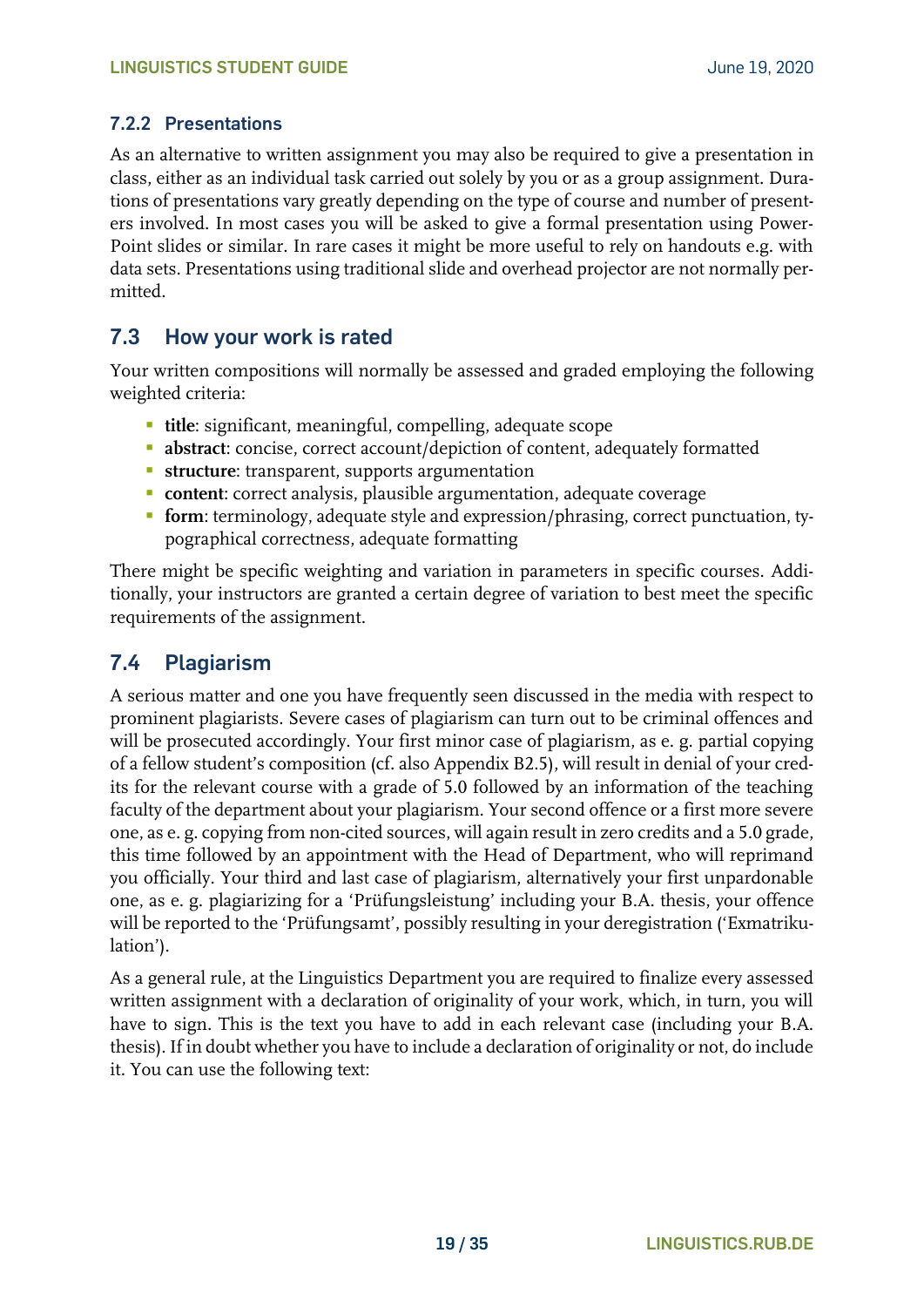*Hiermit versichere ich, dass ich die Arbeit selbständig angefertigt, außer den im Quellen- und Literaturverzeichnis sowie in den Anmerkungen genannten Hilfsmitteln keine weiteren benutzt und alle Stellen der Arbeit, die anderen Werken dem Wortlaut oder dem Sinn nach entnommen sind, unter Angabe der Quellen als Entlehnung kenntlich gemacht habe.*

<span id="page-19-0"></span>Your assignments might be subject to checking by plagiarism detection software.

# **8. Libraries**

You will find various types of library resources both off-line, i.e., on the library shelves, and on-line, for instance in scientific journals that the library subscribes electronically. Which of the library resources you will eventually need during the course of your studies very much depends on the research area that you are dealing with. For instance, virtually all of the research in psycholinguistics in published in scientific journals that you can access online, provided the Ruhr-University subscribes to the journal you are looking for. In other research areas, conference proceedings, edited books or monographs are more frequent forms of publishing. If you are insecure about which publishing media are prevalent in a given research area, all members of the teaching staff will be happy to give you some direction as to promising search venues.

### <span id="page-19-1"></span>**8.1 Real libraries – where the books are**

If you want to look up books in the library, you can do this online by using the OPAC database [\(https://opac.ub.ruhr-uni-bochum.de/webOPACClient/start.do\)](https://opac.ub.ruhr-uni-bochum.de/webOPACClient/start.do), which includes all titles in the library that were published in or after 1998. For books that were published earlier than that, you will have to consult the filing boxes in the local libraries and in the university-wide library, the 'UB'. You can access these filing boxes virtually at

```
http://134.147.247.159/chopin2005/Chopin/Index.asp
```
Depending on the subject area and the topic of a book, it will either be shelved in the UB, or in one of the many local libraries that are associated with individual departments or divisions. The linguistics library is located at GB, level 3. You find a detailed description of the sections of the linguistics library at

```
http://www.bibphil.rub.de/Sprachw.htm
```
We strongly recommend that you enroll in a guided library tour early on in your course of studies, because you will only be able to use the rich and valuable resources of the library if you know that they are there and how to access them. Alke Eulen, the librarian maintaining the linguistics library, will be happy to guide groups of students through the linguistics shelves.

#### <span id="page-19-2"></span>**8.2 Electronic libraries and resources**

In order to find articles in electronic journals, you can access the 'Elektronische Zeitschriftenbibliothek' (EZB) at

<http://rzblx1.uni-regensburg.de/ezeit/fl.phtml?bibid=RUBO>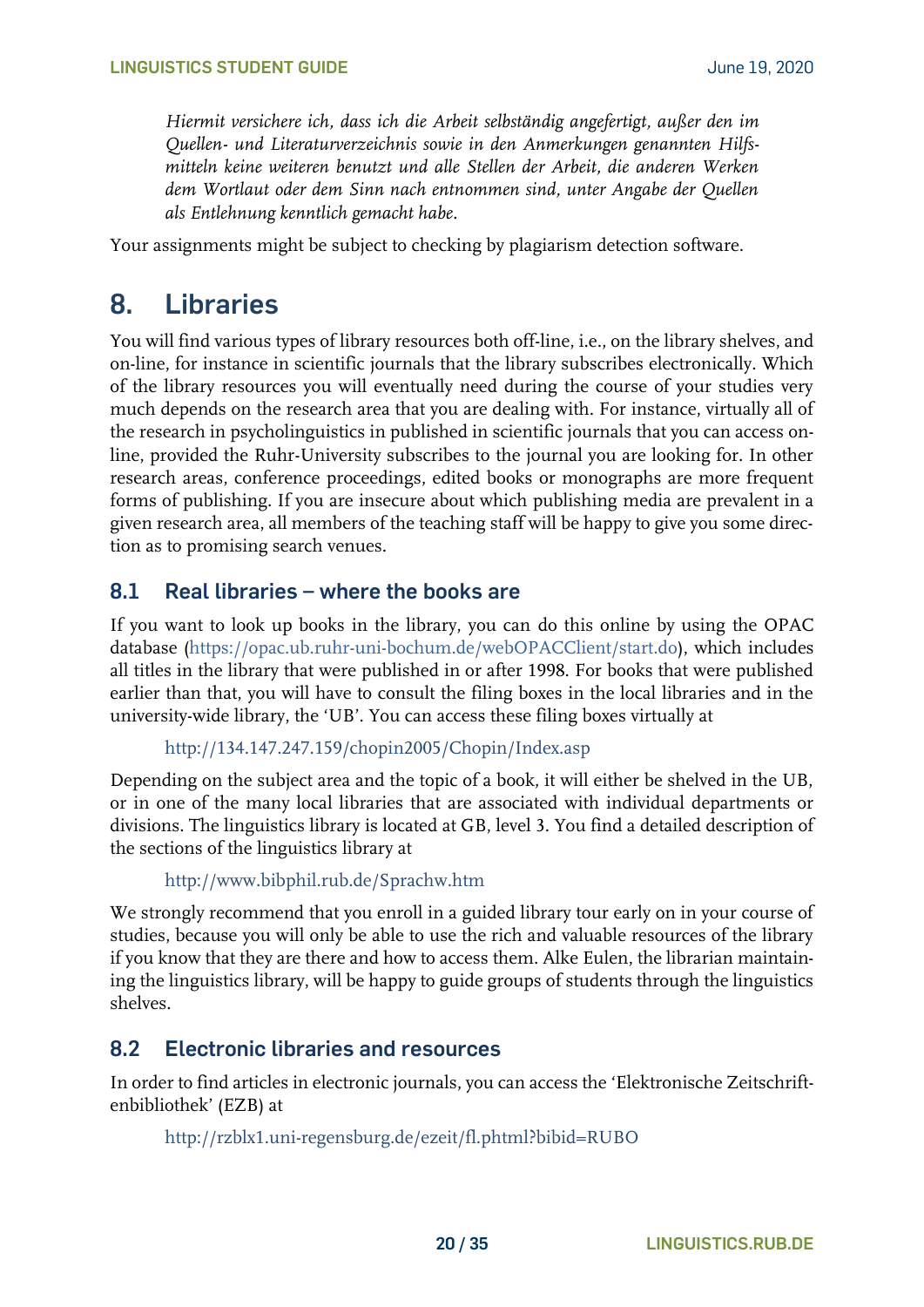#### **LINGUISTICS STUDENT GUIDE CONSERVERSITY CONSERVANCE IN A SERVICE OF A SERVICE OF A SERVICE OF A SERVICE OF A SERVICE OF A SERVICE OF A SERVICE OF A SERVICE OF A SERVICE OF A SERVICE OF A SERVICE OF A SERVICE OF A SERVIC**

Prior to accessing literature in the library, you will typically research the relevant books and articles you want to look for. There are numerous ways of going about this and the following gives you just a few examples:

- Type relevant key words into OPAC: This will retrieve library books and shelved journals that were published after 1998.
- Use research article data bases: Scientific articles are catalogued in large data bases. The most comprehensive data base is the ISI Web of Knowledge. It contains references of millions of research articles as well as records of the articles they cite and records of the articles that have cited an article ever since it was published. This provides you with excellent opportunities/starting points for your literature search. For instance, you could search for an existing article that is highly pertinent for the topic that you are working on and then work through all articles older and younger than this target article, looking up those articles that appear relevant to you. We recommend that you use the "Marked List" function of the data base, which allows you to print off your search results and inspect the titles that appeared interesting to you during the search process in more detail.

You will learn more about literature research and database facilities like the Web of Knowledge during the 'Tools & Techniques' tutorial.

Please note that many of the electronic services of the library, including the databases and the EZB, are only available when you access them from a computer within the University network or when you use a VPN-client to dial into the university network from at home. For details regarding the use of the RUB-internal VPN-client, please contact the university's computing center ([http://www.rz.ruhr-uni-bochum.de;](http://www.rz.ruhr-uni-bochum.de/) see [http://www.rz.ruhr-uni](http://www.rz.ruhr-uni-bochum.de/dienste/netze/vpn.html)[bochum.de/dienste/ netze/vpn.html](http://www.rz.ruhr-uni-bochum.de/dienste/netze/vpn.html) for information regarding the VPN-connection).

# <span id="page-20-0"></span>**9. How to get involved**

## <span id="page-20-1"></span>**9.1 Students' Representatives**

This is the linguistics department's student organization. It consists of 12-15 fellow students elected by the student body of the department (cf. also section 3.2). The Students' Representatives are an important political and administrative board and you should not hesitate visiting them and get informed about your possibilities to join the work and efforts.

## <span id="page-20-2"></span>**9.2 Students' Office**

The Students' Office has been introduced in some detail above (cf. sections 3.1). Your possible appointment to the Students' Office is decided upon by the Head of Department, who will consult the Students' Representatives prior to coming to a decision.

## <span id="page-20-3"></span>**9.3 Research associate**

At some stage in your course of study you might be asked by a professor to carry out some supportive research tasks or organizational work for her/him, in which case you will be employed as a research associate ['studentische Hilfskraft']. Due to financial limitations, these are relatively rare positions which are normally restricted to exceptionally able and committed students. When you fill such a position you should be aware of the fact that this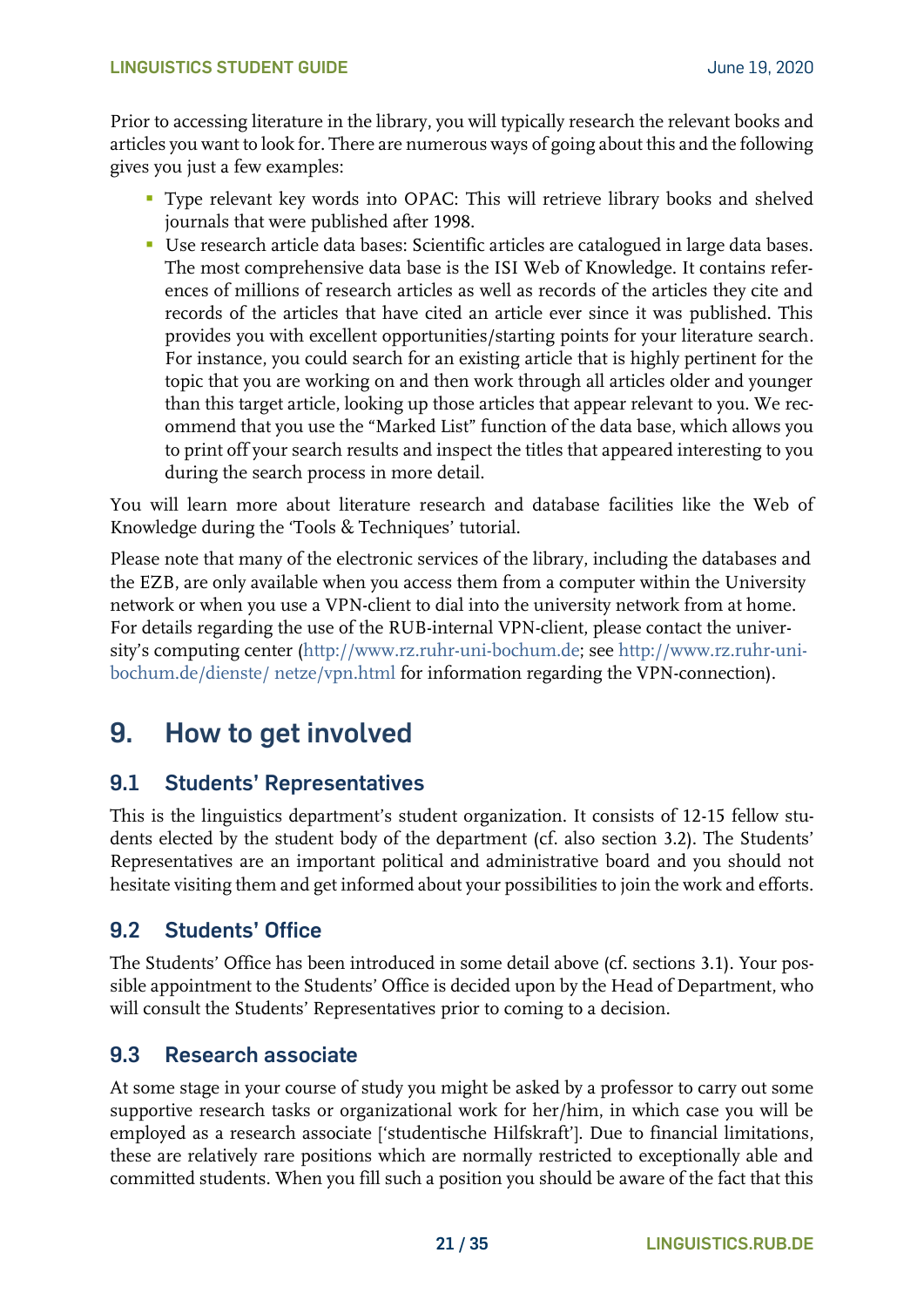is not only an award but also a challenge: you will inevitably act as a model for your fellow students and you should carry out your course work exemplarily during the time of your employment.

### <span id="page-21-0"></span>**9.4 Representative functions**

Members of the Students' Representatives qualify for election to various boards and committees on the level of the division and university wide. Ask your representatives about existing functions and according elections.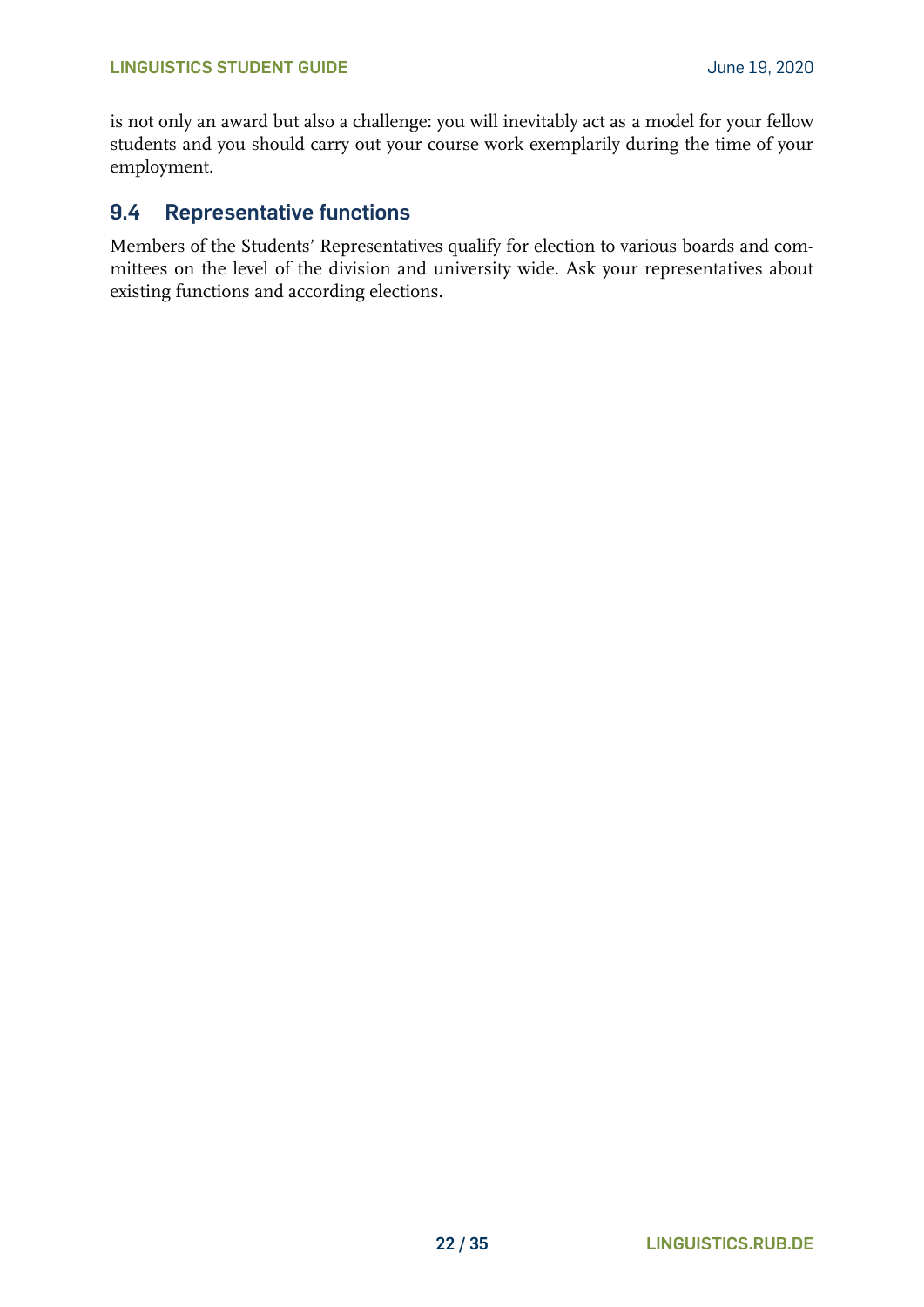# <span id="page-22-0"></span>**Appendix A: Glossary – German and English terms**

| Betreuer/in                     | (academic) supervisor            |
|---------------------------------|----------------------------------|
| Blockseminar                    | compact seminar                  |
| Fachschaft                      | <b>Students' Representatives</b> |
| Eigenständigkeitserklärung      | declaration of originality       |
| Fachspezifische Bestimmungen    | subject-specific regulations     |
| Fakultät für Philologie         | Division of Philology            |
| Forschungsprojekt               | research project                 |
| Geschäftsführende/r Direktor/in | Head of Department               |
| Grundkurs                       | introductory course              |
| Hauptseminar                    | advanced seminar                 |
| Lehrprojekt                     | teaching project                 |
| Lehrbeauftragte/r               | adjunct instructor               |
| Modulhandbuch                   | module catalog                   |
| Pflichtkurs                     | obligatory course                |
| Projektarbeit                   | directed research                |
| Proseminar                      | introductory seminar             |
| Prüfungsleistung                | maximum credited workload        |
| Prüfungsordnung                 | examination regulations          |
| Studienfachberater              | academic adviser                 |
| Studienführer                   | commented course catalog         |
| Studienleistung                 | minimum credited workload        |
| Studienordnung                  | study regulations                |
| Tutorium                        | tutorial                         |
| Übungsaufgabe (allgemein)       | assignment                       |
| Vorlesung                       | lecture                          |
| Wahlpflichtkurs                 | elective course                  |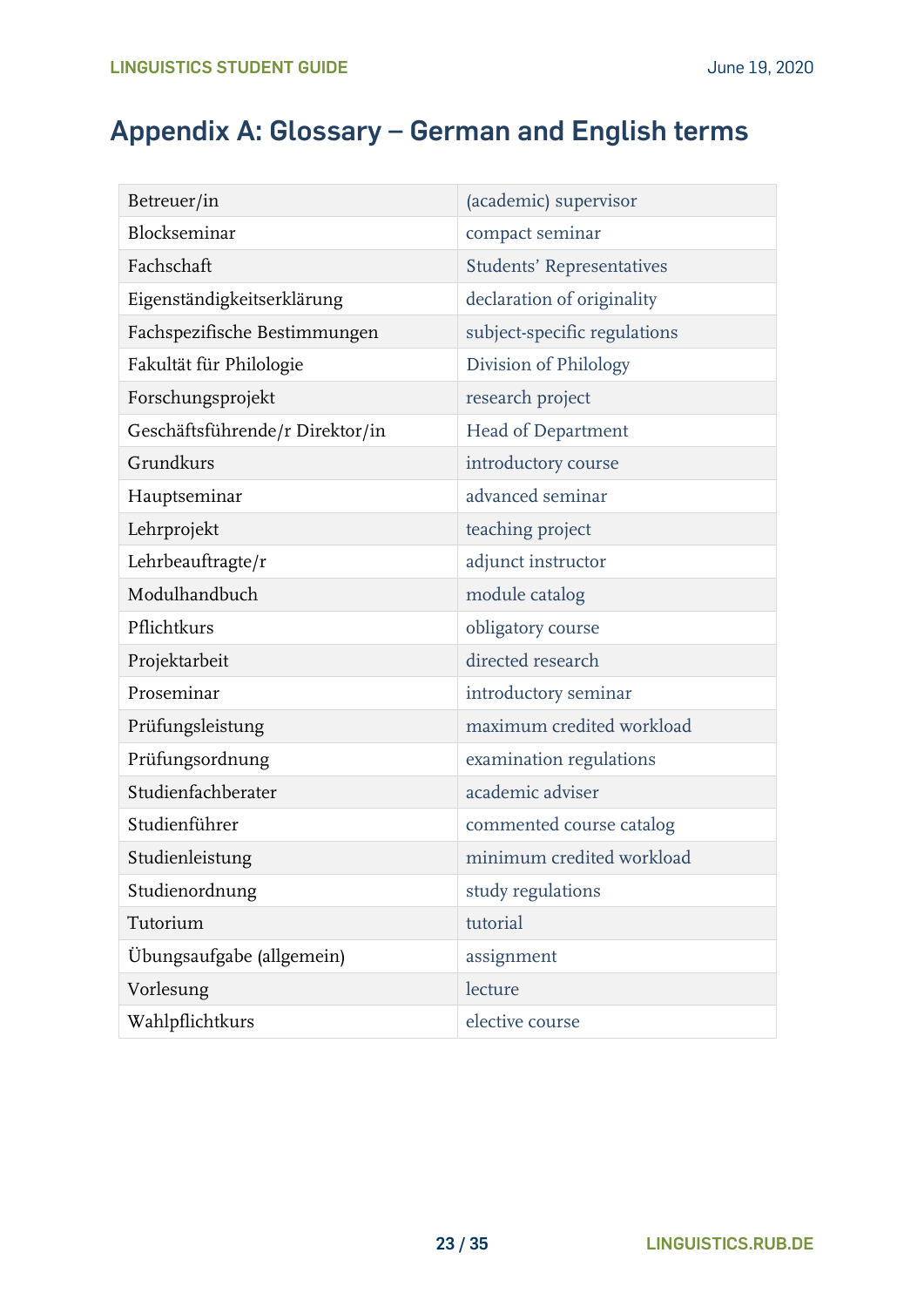# <span id="page-23-0"></span>**Appendix B: Style Manual**

Editorial style is an important aspect of scientific writing. The department standard in all matters regarding scientific writing is the APA style, i.e. the editorial guidelines of the

American Psychological Association as published in the *Publication Manual of the American Psychological Association* (7th ed., 2020). The APA style is one of the most frequently used editorial styles (not only) in the Humanities and the Social Sciences and we believe that it will be beneficial for you to learn about the APA style as early as possible. The APA style is one of the best documented styles. Hence you will find that all aspects of writing and editing a paper are covered in minute detail in the publication manual.

The following serves as a quick summary of the APA guidelines, including some additional comments or adaptations of the guidelines to coursework.

This summary is by no means complete, so please consult the publication manual for details. You will find copies of the manual in the Students' Office in GB 3/157 as well as in the university library. If you cannot access any of the copies, we recommend that you consult the website that our colleagues at Purdue University have created and that covers all crucial issues. Please check the following URL:

```
http://owl.english.purdue.edu/owl/resource/560/01
```
NB: For this style manual, we modulated a few of the general layout conventions given in the APA-manual in order to adapt the APA-guidelines to coursework; these modulations and a few additions are pointed out where applicable.

## <span id="page-23-1"></span>**B1. Parts of a manuscript**

All papers you hand in must be typeset. Please use a line-spacing of 1,5 (not 2, as recommended in the APA-guidelines), choose a clear and easy-to-read font, like Arial or Calibri, and format your text in font size 10 to 12 pt. Include a page header in the upper right corner of every page. It must include your **first and last name**, followed by five spaces, your **matriculation number**, followed by five spaces, and a **page number**. If you want to, you can insert a title of your paper to the left of your name. Page margins should be minimally 2,5 cm throughout.

#### <span id="page-23-2"></span>**B1.1 Title page**

If you hand in coursework for a seminar, the title page of your paper should include the page header plus the following information:

- 1. Your first and last name, your matriculation number, and your email-address,
- 2. The course of studies that you are enrolled in (e.g. MA Linguistics) plus the ordinal number of your current semester (e.g., 1. Semester). The semester count should relate to your current course of studies, so if you are enrolled in a master's course, start counting from the point you were first enrolled in the current course of studies,
- 3. The seminar or course that it your paper is associated with, the instructor who is giving the course, and the semester that the course was held,
- 4. The title of your paper,
- 5. An abstract of your paper of maximally 150 words length.

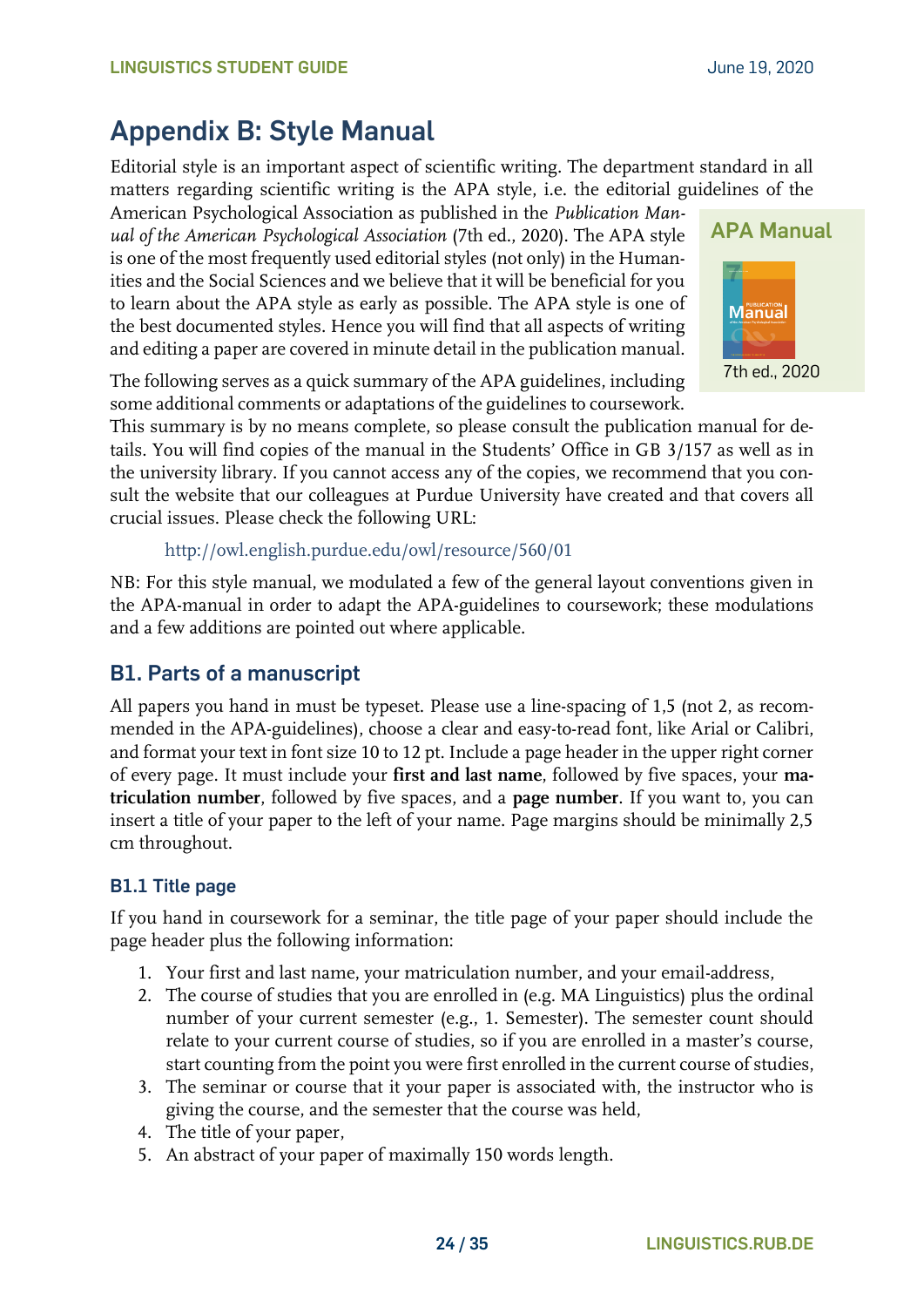Please note that the above list of information does not abide with APA guidelines but we believe it sensible to adapt the guidelines to coursework in this way.

The purpose of a title is to summarize the contents of a paper in a concise and memorable fashion. It often makes sense to formulate a working title at the beginning of writing an assignment or a paper and to revisit that working title towards the end. Often, you will be able to formulate the title more concisely when the writing is finished.

The name(s) and addresses of the author(s) of a paper or an assignment are extremely important pieces of information, in student assignments and scientific papers alike: First, they signal authorship and, with it, the responsibility for every aspect of the written text. Second, in the case of papers authored by several persons, they often indicate the relative contributions of the individual authors. Third, and equally importantly, the address for correspondence, which, in your case, minimally includes your name, matriculation number and your rub.de-email address, provides readers with the information they need to contact you about your paper.

#### <span id="page-24-0"></span>**B1.2 Abstract**

The abstract provides a brief and concise summary of the paper. It should not exceed 150 words in length. Writing an abstract is not easy at all. Again, we recommend that you start out with a "working abstract" that you revisit towards the completion of your paper. It is often helpful to look at abstracts in published papers; these will give you an impression of what an abstract should look like. The Publication Manual (APA, 2009, pp. 25–27) lists the necessary abstract contents for various types of papers, including literature reviews, reports of empirical studies and case studies.

#### <span id="page-24-1"></span>**B1.3 Text body**

The text body is the core of your paper. It should consist of an introduction, a main text body and a concluding section.

In the introduction, you should state the topic that you are addressing in the paper and develop and overview of the existing findings or views on the topic that are discussed in the literature.

Depending on whether you are writing a report of an empirical study, a literature review or another type of paper, different information will have to be included in the main text body. For empirical studies, the APA publication manual is very specific about the kind of information to be included and the order in which this information should be provided (for details, see APA, 2001/2009). For literature reviews, the format is somewhat less restrained, but the APA guidelines still provide a framework for going about writing a literature review that you will most likely find quite helpful.

In the concluding section, you should summarize the key results of your argumentation concisely and discuss the implications of your work in a balanced and well-researched fashion. Again, our recommendation is that you take a look at concluding sections of existing papers for samples.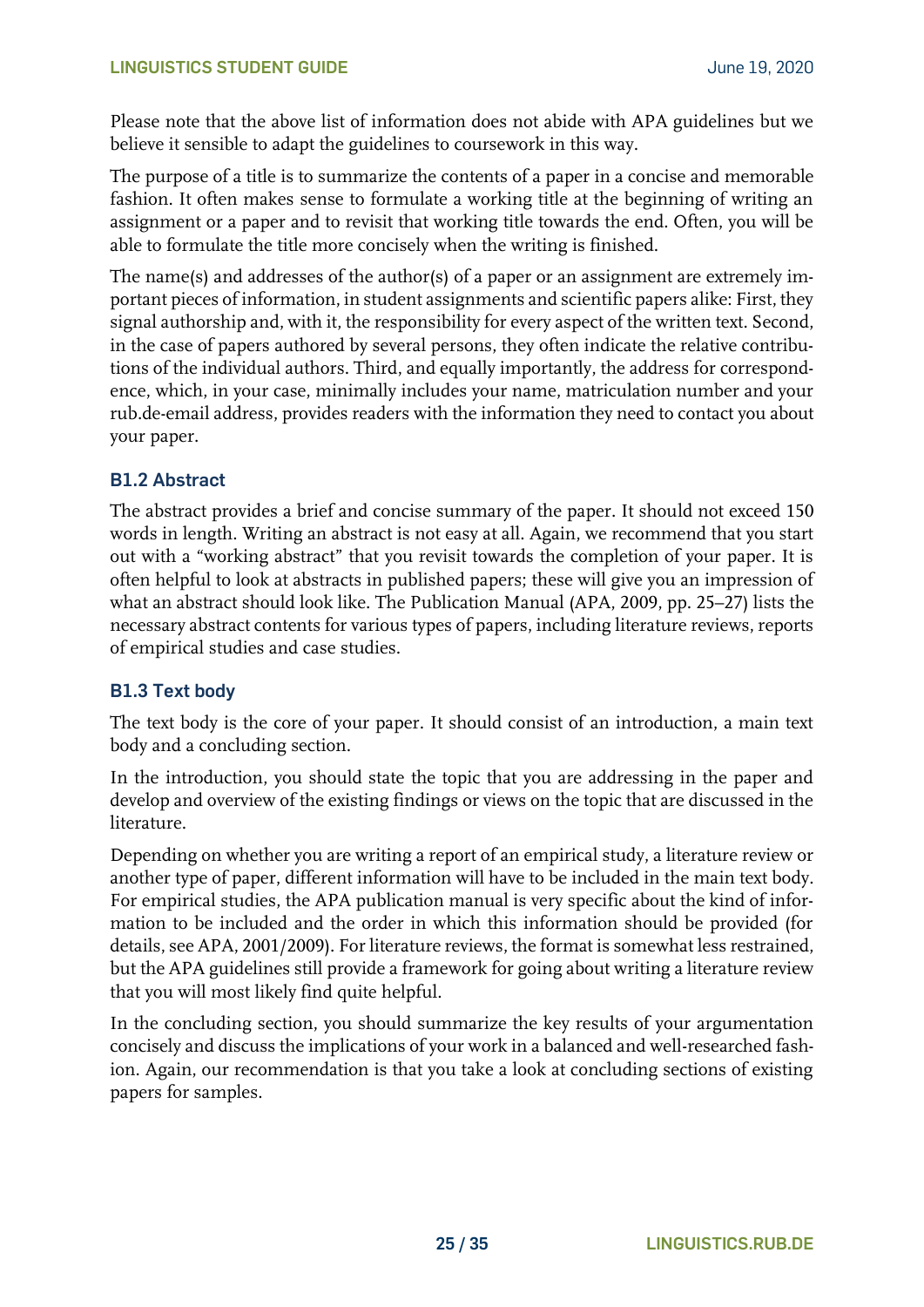#### <span id="page-25-0"></span>**B2. Citations and references**

When you write a paper, you want to make sure to back up your argument by reviewing and discussing the existing literature in favor and against your argument in a well-researched and balanced manner. In doing so, you will cite the papers you refer to in various ways, either by referring to them or by quoting individual passages literally. The purpose of in-text citations is to provide the sources you are referring to and to help readers find the cited sources in the references section of the paper. The references section, in turn, is supposed to provide readers with all the information they need to retrieve the papers you cite. Citations and references are extremely important aspects of scientific writing.

#### <span id="page-25-1"></span>**B2.1 In-text citations**

Whenever you cite a source in the text, provide the last name(s) of the author(s) and the year of publication. If you refer to a source at the end of a sentence or phrase, place both the name(s) of the author(s) and the year of publication in parenthesis:

> Other researchers have provided evidence against the hypothesis laid out above (Müller, 2009; Smith & Stuart, 2008).

Other researchers (Müller, 2009; Smith & Stuart, 2008) have provided evidence against the hypothesis laid out above.

The citation should always appear in or at the end of the sentence that it pertains to and it must be placed before the punctuation mark, never behind it:

> Other researchers have provided evidence against the hypothesis laid out above (Müller, 2009; Smith & Stuart, 2008). However, …

but **not**:

Other researchers have provided evidence against the hypothesis laid out above. (Müller, 2009; Smith & Stuart, 2008) However, …

If you only cite some representative examples of a set of papers that are relevant to a particular issue, indicate this accordingly:

> Other researchers have provided evidence against the hypothesis laid out above (for recent examples, see Müller, 2009; Smith & Stuart, 2008; for a review, see Stuart, 2009).

Alternatively you may want to include the name(s) or the author(s) in the sentence, as in:

Müller (2009) strongly argued against the hypothesis laid out above, on the following grounds:

If you cite a researcher literally or closely paraphrase his/her words, you should also provide page numbers, as in:

> Müller (2009, p. 23) rejected this claim, arguing that "researchers should not be tempted to generalize from only two instances".

Alternative ways of putting this sentence are: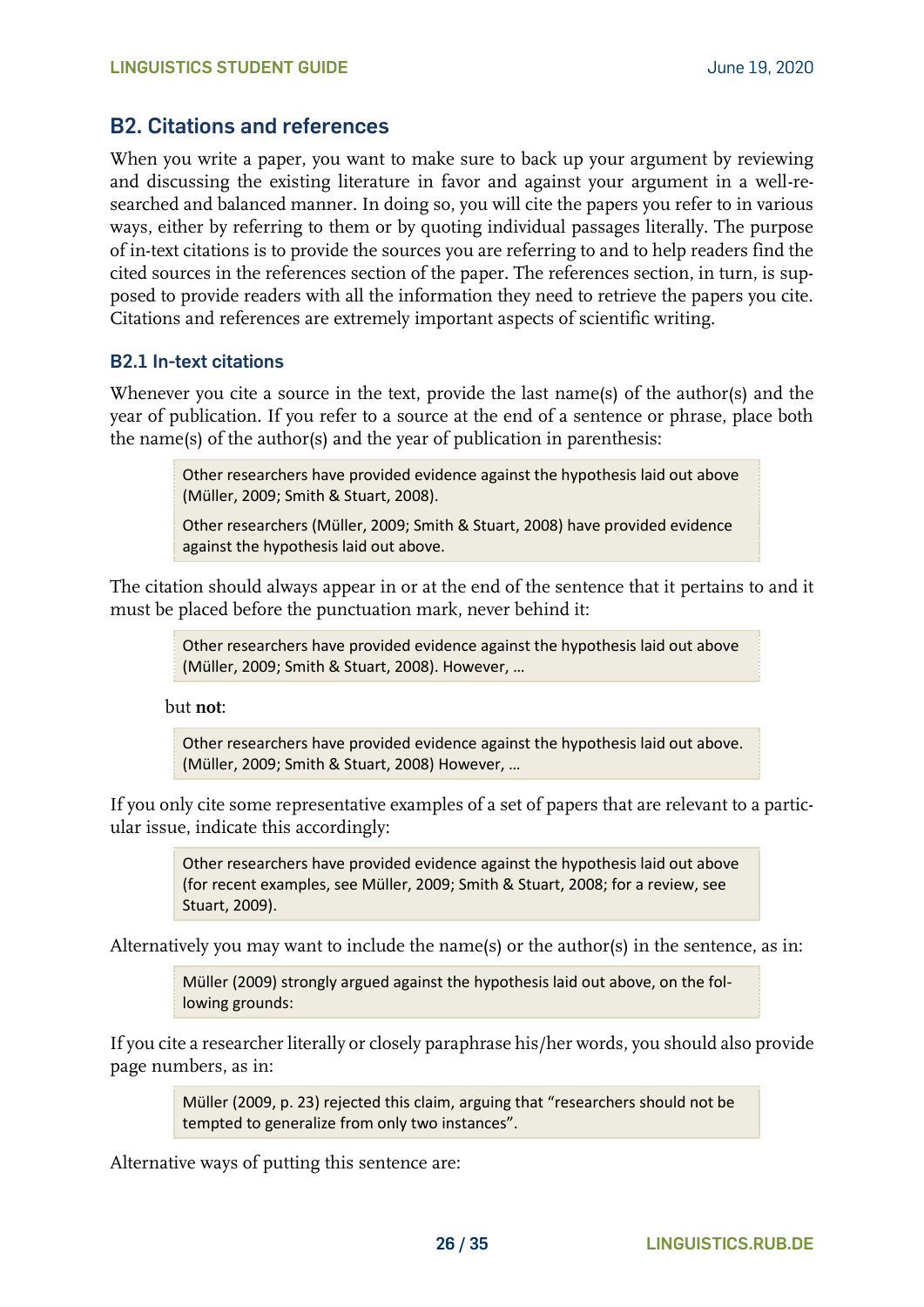Müller (2009) rejected this claim, arguing that "researchers should not be tempted to generalize from only two instances" (p. 23).

Müller rejected this claim, arguing that "researchers should not be tempted to generalize from only two instances" (Müller, 2009, p. 23).

When you cite more than one reference on a particular point, sort them in alphabetical order by the last name of the first author and separate them by a semicolon (Müller, 2009; Smith, 2008; Stuart, 2009). Do not mix languages within running sentences as in this example; it is poor style and presupposesthat all of your readers speak English.

> Müller wies dies zürück, indem er sagte, dass "researchers should not be tempted to generalize from only two instances" (Müller, 2009, p. 23).

When you cite the work of two authors, link their names with *and* when you incorporate the citation of their paper in the ongoing sentence. If you refer to the authors in parenthesis, connect their names with an ampersand (&).

> Smith and Stuart (2008) contended that … Other authors (e.g., Smith & Stuart, 2008) contended that …

When referring to a paper by three to nineteen authors, abbreviate the citation to the short format by naming the first author's name and adding *et al.*; if you cite work by twenty authors or more, consult the websites provided above:

| first author et al. (year of publication) | first author et al., year of publication |
|-------------------------------------------|------------------------------------------|
| Müller et al. (2006)                      | Müller et al., 2006                      |

#### <span id="page-26-0"></span>**B2.2 References in the references section**

Major features of the APA referencing style are the conventions for uppercase and lowercase script and the use of italics for journal titles and book titles. In lowercase script, every word except for the first word is typed in lowercase. In uppercase and lowercase script all content words are written in uppercase and all function words (and, of, in, etc.) are written in lowercase.

The following provides you with reference formats for the three types of references that occur most frequently in scientific writing (journal articles, monographs, and chapters in edited books) and for online-resources. We have adopted the general notation for reference formats from our colleagues at Purdue University here (see

[https://owl.purdue.edu/owl/research\\_and\\_citation/apa\\_style/apa\\_format](https://owl.purdue.edu/owl/research_and_citation/apa_style/apa_formatting_and_style_guide/general_format.html)[ting\\_and\\_style\\_guide/general\\_format.html](https://owl.purdue.edu/owl/research_and_citation/apa_style/apa_formatting_and_style_guide/general_format.html) )

You can find further reference examples at the following website of the APA:

<https://apastyle.apa.org/style-grammar-guidelines/references/examples>

Be aware however, that you should only cite resources whose scientific status and/or informational soundness can be trusted (when in doubt ask your instructor).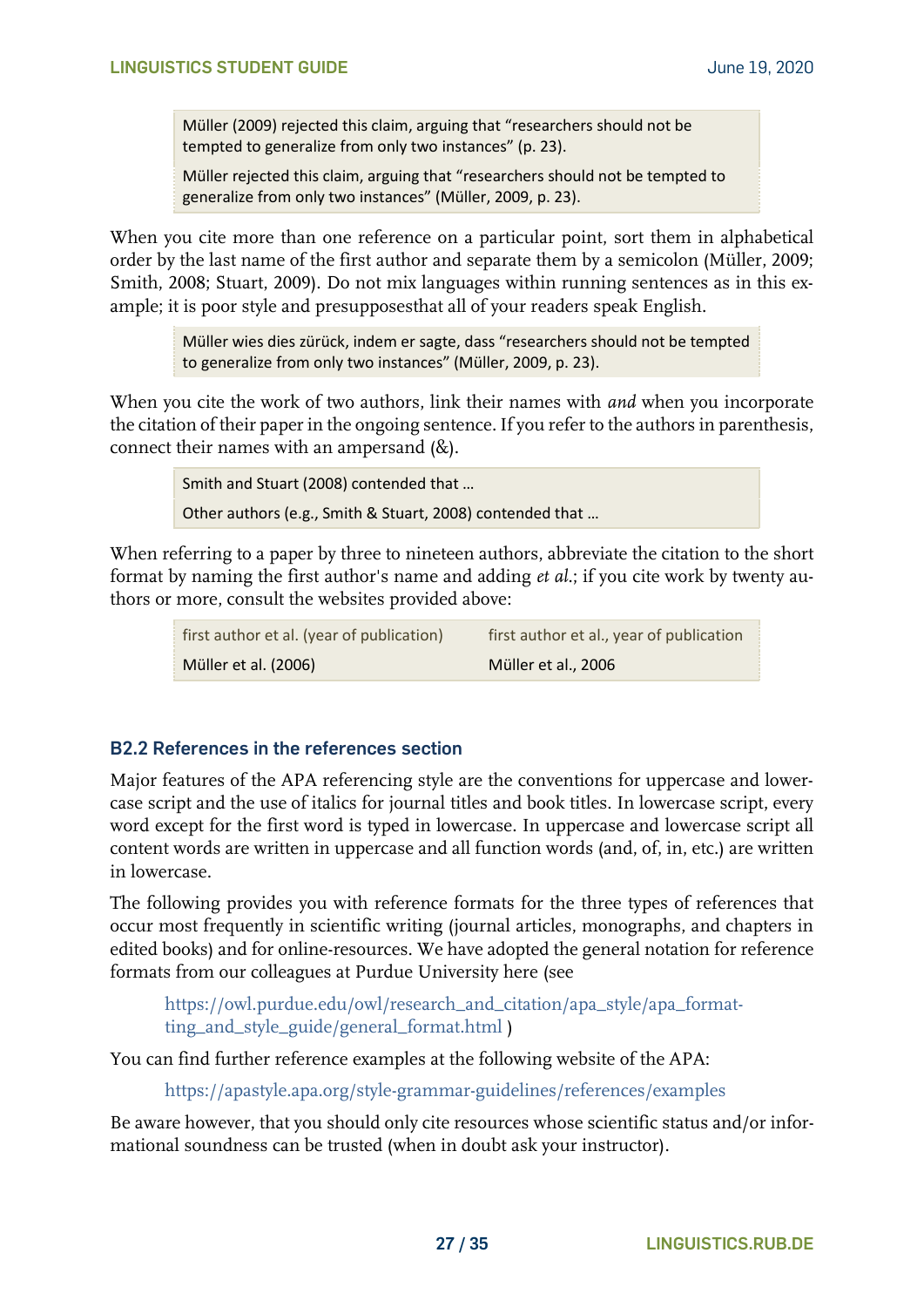#### **Journal Articles:**

- Author, A. A., Author, B. B., & Author, C. C. (year of publication). Title of article. *Title of Journal, volume number,* pages.
- Müller, H. G. (2009). Citations and references: An application. *The Journal of Examples, 15,* 22–25.
- Meyer, H. P., Braun, I., & Lowe, D. A. (2007). Citations and more. *The Journal of Examples, 11,* 11–20.

#### **Monographs:**

Author, A. A., Author, B. B., & Author, C. C. (year of publication). *Title of book* (nth ed.). Publisher.

NB: Provide the edition only if you cite the second or later editions of a book.

#### **Chapters in edited books:**

Author, A. A., Author, B. B., & Author, C. C. (year of publication). Title of chapter. In A. A. Editor, B. B. Editor, & C. C. Editor (Eds.), *Title of edited book* (nth ed.) (pp. pages). Publisher.

- Müller, H. G. (2009). Citations and references: An application. In P. Meier & K. Smith (Eds.), *Citations and references: An introductory guide* (2nd ed.) (pp. 22–25). Example Press.
- NB: Provide the edition only if you cite the second or later editions of a book.

#### **Papers in published conference proceedings:**

If the conference proceedings appeared in book form, cite the paper like an article or chapter in an edited book, and use capitalization for proceedings title and/or conference name:

Author, A. A., Author, B. B., & Author, C. C. (year of publication). In A. A. Editor, B. B. Editor, & C. C. Editor (Eds.), *Title of Proceedings and/or Name of Conference* (pp. pages). Publisher.

Meyer, H. P., & Braun, I. (2008). How to cite conference papers correctly. In A. A. Smith & B. B. Miller (Eds.), *Proceedings from ICCR 2008: The First International Conference on Citations and References* (pp. 786–802). Example Press.

If the paper appeared in proceedings published online regularly, cite it like a paper published in a journal, giving the URL at the end:

Flachs, S., Bollmann, M., & Søgaard, A. (2019). Historical text normalization with delayed rewards. *Proceedings of the 57th Annual Meeting of the Association for Computational Linguistics,* 1614–1619. https://www.aclweb.org /anthology/P19-1157

Müller, H. G. (2009). *Citations and references: An introductory guide.* Example Press.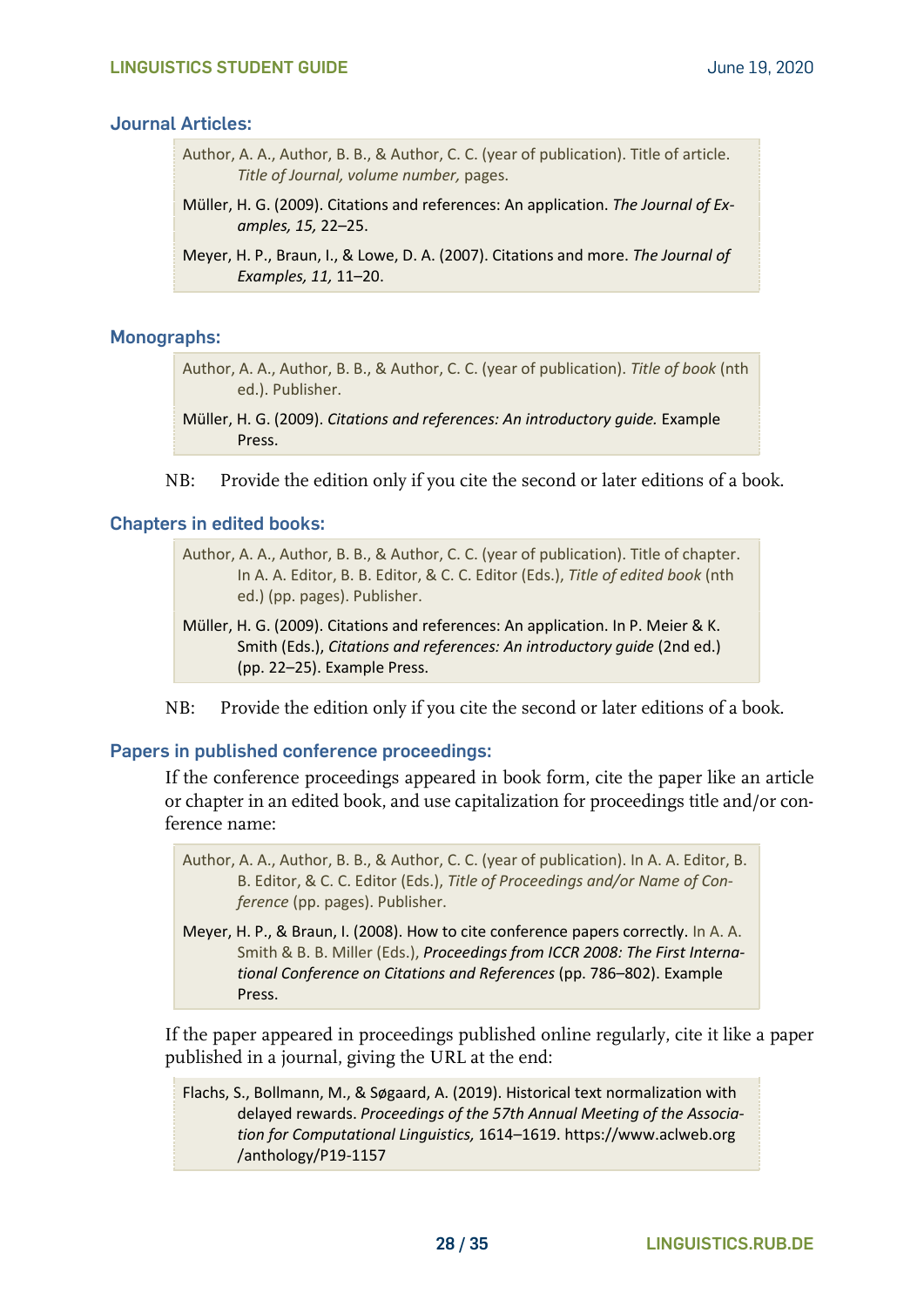#### **Online resources:**

| Angier, N. (2009, October 12). In mammals, a complex journey to the middle ear.<br>The New York Times. nytimes.com. https://www.ny-<br>times.com/2009/10/13/science/13angier.html                        |
|----------------------------------------------------------------------------------------------------------------------------------------------------------------------------------------------------------|
| Margolis, E., & Laurence, S. (2019). Concepts. In E. N. Zalta (Ed.), The Stanford en-<br>cyclopedia of philosophy. plato.stanford.edu. http://plato.stan-<br>ford.edu/archives/fall2008/entries/concepts |
| Brain. (2009). In Merriam-Webster's online dictionary. merriam-webster.<br>http://www.merriam-webster.com/dictionary/brain                                                                               |

NB: Follow the normal guidelines for the specific type of text you are citing and append the URL. Make sure to omit the final period.

Order all references on the list alphabetically by the name of the first author (Important: Do **not** change the order of the authors of a reference). Do not include all references that

you may have consulted during the preparation of the paper but only those that you actually cite in the paper. If you cite more than one reference by the same author (or the same group of authors listed in the same order) and if these references were published in the same year, organize them in the reference list alphabetically by the title of the article, chapter, or book and attach

Order the reference list alphabetically but do **not** change the order of the authors of a reference if it was written by more than one.

lowercase letters to the year of publication as shown below. Make sure that you adapt your in-text citations accordingly.

> Müller, H. G. (2009a). Citations and references: An application. *The Journal of Examples, 15,* 22–25.

> Müller, H. G. (2009b). More citations and references. *The Journal of Examples, 15,* 27–55.

The APA guidelines provide you with examples of over 50 different types of references, and we strongly recommend that you consult the publication guidelines when in doubt.

#### <span id="page-28-0"></span>**B2.3 Secondary citations**

The general rule is that you should have read what you cite. However, it is clear that sometimes you may have difficulty in obtaining a reference. In these cases, secondary references are acceptable. Note that you should always indicate when you cite a reference secondarily, using the following formats:

#### **In-text citation:**

Author (year, cited in Author(s), year) claims that … Müller (1996, cited in Smith & Stuart, 2008) Müller (1996, zitiert in Smith & Stuart, 2008)

#### **References section:**

Provide both references fully and according to APA guidelines. Do not copy the reference that you cite secondarily letter-by-letter from the back of an article or book: In some cases a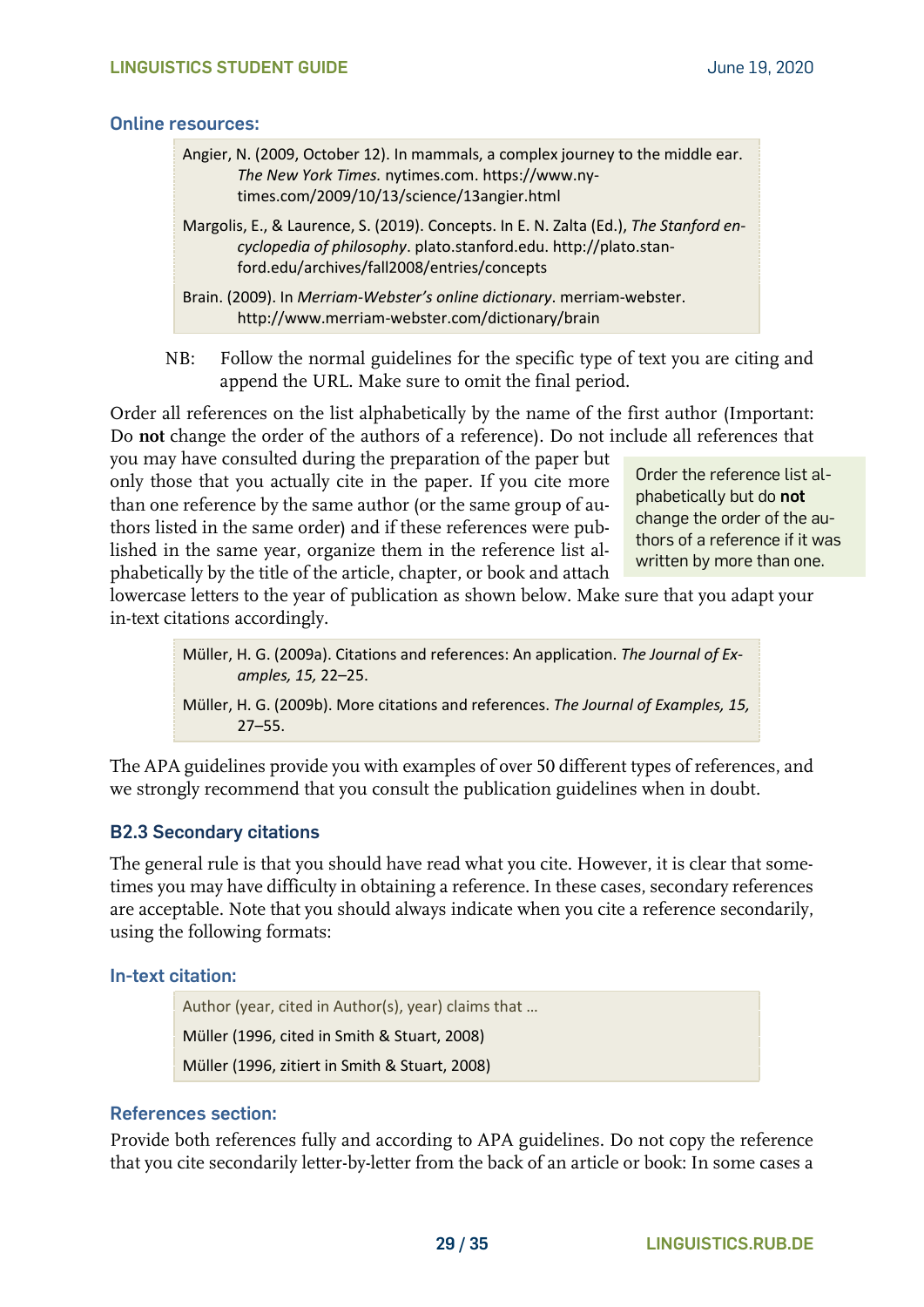different citation format will have been used in your source than the APA-style you are supposed to use. So if you cite the following reference from the references section of a book chapter,

> Meier, Anton Berthold: *Citations and references: an introductory guide.* The Journal of Examples, Jahrgang 13, Heft 2, Seiten 1-15, 2007.

adapt its format to APA style:

Meier, A. B. (2007). Citations and references: An introductory guide. *The Journal of Examples, 13,* 1-15, cited in Müller, H. G. (2009). Citations and references: An application. In P. Meier & K. Smith (Eds.), *Citations and references: An introductory guide* (pp. 22–25). Example Press.

List secondary references together with your primary references in a single reference section.

#### <span id="page-29-0"></span>**B2.4 Literal citations**

As a rule of thumb, you should try and use as little literal citations as possible. A literal citation would be appropriate, for instance, when you come across a passage in a text that formulates something very beautifully or brings something to the point very effectively.

#### <span id="page-29-1"></span>**B2.5 Plagiarism**

Sometimes, paraphrasing somebody else's words can be hard, and you may find that you are tempted to simply use most of the words from an author and change only a few. This is still a form of plagiarism, and it is relatively easy to spot for experienced markers who are familiar with the literature in the field. Also, copying work from fellow students can easily be spotted, so it's best not to do it in the first place. We are certain that you are aware of the consequences that plagiarism can have (cf. section 7.4, especially viz. the declaration of originality).

Be aware that when you plagiarize or take over most of someone else's words, you are not only adopting their words but you are using their way of summarizing and conceptualizing the literature or other aspects of the research. In effect, you are stealing their adopting their intellectual property without crditing it appropriately.

Please not that translating sentences (almost) literally from an English source into German for coursework is a form a plagiarism, too.

#### <span id="page-29-2"></span>**B2.6 Tables and figures**

Do not overuse tables and figures. If you only refer to a few numbers, you can incorporate them in the main text body. However, when you have large amounts of data, it is quite helpful to present them in a table or a figure.

A table should include all relevant headers to be reasonably self-explanatory. The subscript to the table should state briefly and concisely what is represented in the table. In the main text body, you should refer to the table and briefly describe it and subsequently guide the reader through the table, explaining which sections or comparisons within the table are particularly relevant for your argument. While you do not need to discuss every single data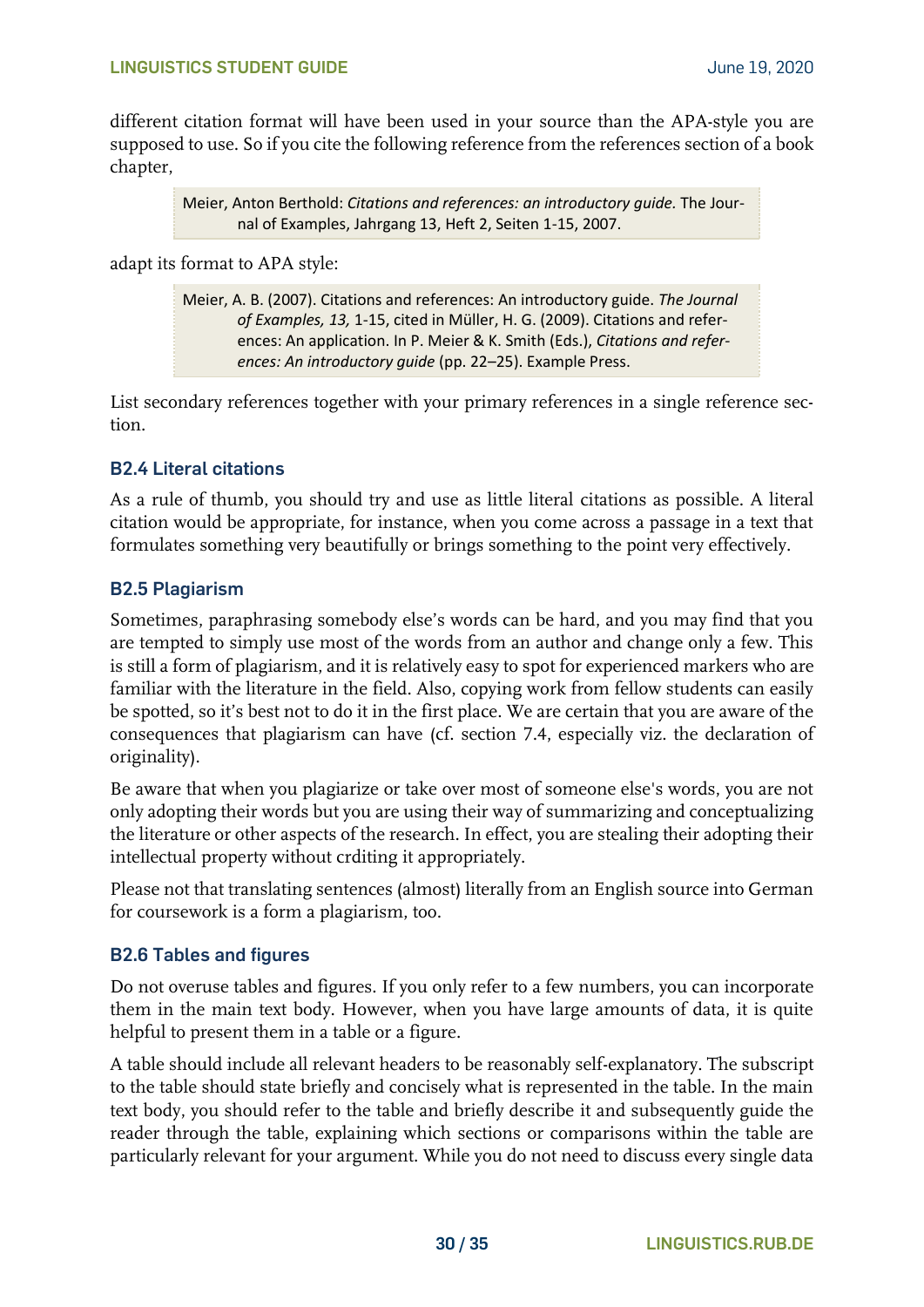point in the table you should point out when there are aspects in the table that are incompatible with your argument.

Very similar guidelines hold for the use of figures. Again, the figures should include all relevant information to be largely self-explanatory. Specifically, graphs should include axis labels and, if applicable, the figure should state the measurement unit that is shown (e.g., %).

Tables and figures should be identified by numbers, in the order that they appear in the text. APA guidelines require you to place all tables and figures at the end of the paper but this is mainly on account of typesetting in publication. For course assignments, it is acceptable (and often preferable) to include figures and tables in the text.

#### <span id="page-30-0"></span>**B2.7 Style issues: The dos and don'ts of scientific writing**

Do not bias your argument unfairly: Carefully research the available literature prior to putting together your argument. We often want you to decide for one side of the argument or the other and argue for your decision, but it is important that you do so exclusively on the basis of scientific grounds.

Distinguish clearly between the description of scientific findings and their discussion: In empirical studies, this distinction is often signaled by a change of tense: Scientific procedure of data collection and analysis are described in past tense, reflecting the fact that these steps have been completed at some point in the past. The interpretation is typically written in present tense.

Here is a short list of stylistic blunders to avoid:

- "As {\*the linguist/\*MIT professor/\*famous scholar} Noam Chomsky wrote in ...". Do not give any attributive biographical information, especially not in cases where evident (you will rarely quote physicists) or where a well-known fact in the field. Biographical information is non-redundant only in cases so rare that you will hardly encounter them before your PhD thesis.
- "As Sapir wrote in his {\*famous book/\*excellent essay/\*superb study} on …". No flattery. It is biased, it does not enhance your argument (on the contrary), it won't be heard, it is redundant in every respect.
- "It was proven scientifically that ...". (i) Proof is scientific by nature. (ii) Where, when and how was this "proven"? Quote the study, the experiment, the source in order to support your point: "In a study on semantic memory Collins and Quillian (1969) showed that …"
- "Scientists at Yale University have shown that ...". General reference by affiliation is not helpful. Who showed this in which publication and when?
- "I think it is important to point out that …". Avoid statements on your mental or emotional states or other meta-remarks while writing. No personal information, no feelings good or bad.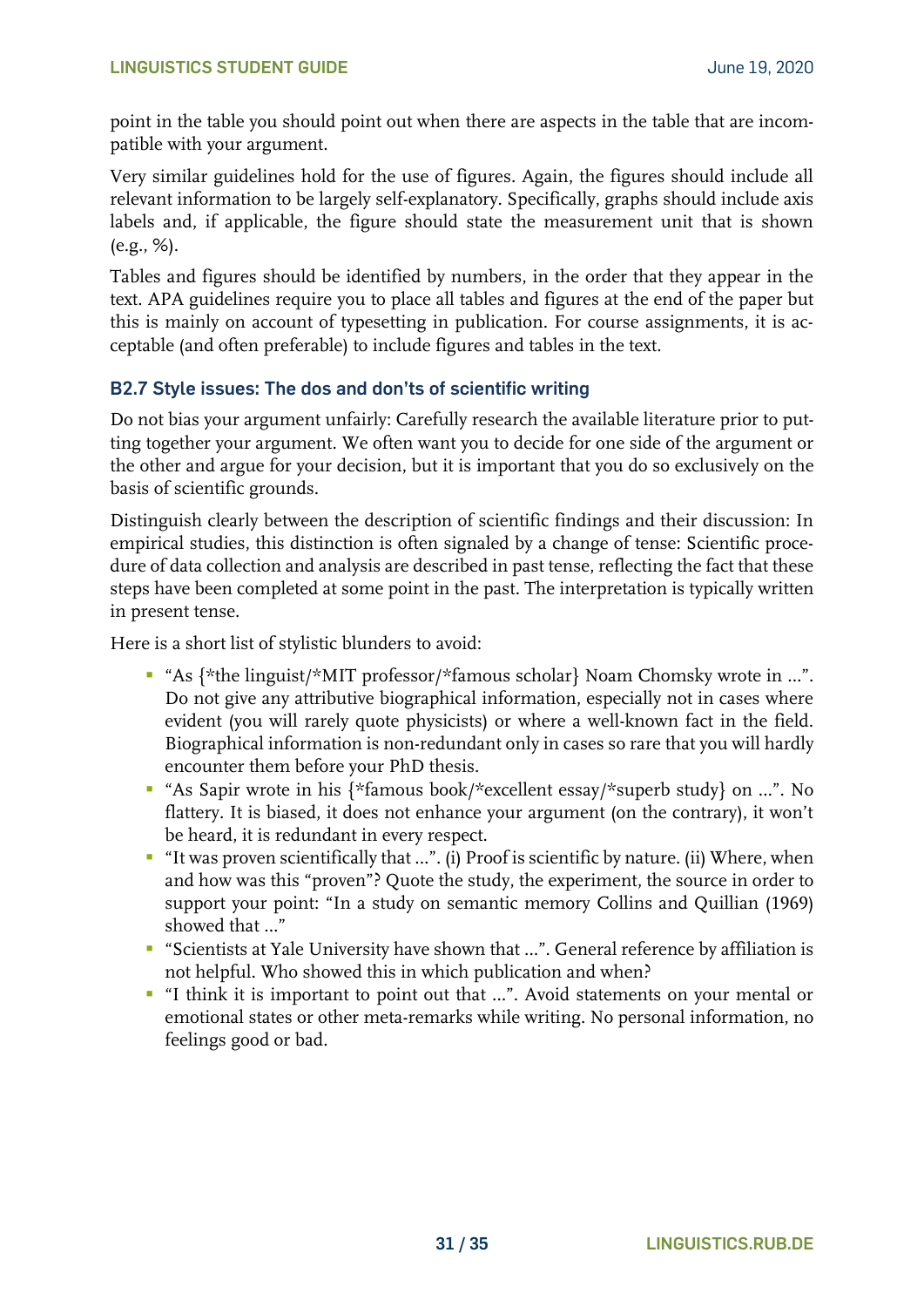# <span id="page-31-0"></span>**Appendix C: Mentoring-Questionnaire**

| Studierende/r: |             | Mentor/in: |              |
|----------------|-------------|------------|--------------|
| Semester:      | 4. Semester | Fächer:    | Linguistik & |

#### **1. Allgemeines**

1.1 Gibt es von den Fächern, die Sie studieren, ein Fach, das Ihnen mehr Freude macht?

| $\Box$ nein $\Box$ ja, weil |
|-----------------------------|
|                             |
|                             |
|                             |

 $\mathcal{L}_\text{max}$  , and the set of the set of the set of the set of the set of the set of the set of the set of the set of the set of the set of the set of the set of the set of the set of the set of the set of the set of the

- 1.2 Haben Sie ein konkretes Berufsziel, das Sie anstreben? Wenn ja, welches?
- 1.3 Kommen Sie mit der Arbeitsbelastung während des Studiums klar? ❑ *ja* ❑ *nein*
- 1.4 In welchen Bereichen kommen Sie besonders gut klar? (bitte ankreuzen)

| <b>Studium allgemein</b> |        | <b>Spezifische Inhalte</b> |
|--------------------------|--------|----------------------------|
| Organisation der Arbeit  |        | Linguistische Metho        |
| Schriftliche Aufgaben    | $\Box$ | Linguistische Metho        |
| Mündliche Beteiligung    | $\Box$ | Phonologie                 |
| Präsentieren             | ▁      | Syntax                     |
| Gruppenarbeit            | $\Box$ | Morphologie                |
| Computer & E-Learning    | ⊐      | Semantik                   |
| MS Word o. ä.            | $\Box$ | Pragmatik                  |
| MS PowerPoint o. ä       | ❏      | Psycholinguistik           |
| Anderes:                 |        | Wahlpflicht-Veranst        |
|                          |        |                            |
|                          |        |                            |

| <b>Studium allgemein</b> |  | <b>Spezifische Inhalte</b>   |  |
|--------------------------|--|------------------------------|--|
| Organisation der Arbeit  |  | Linguistische Methoden 1     |  |
| Schriftliche Aufgaben    |  | Linguistische Methoden 2     |  |
| Mündliche Beteiligung    |  | Phonologie                   |  |
| Präsentieren             |  | Syntax                       |  |
| Gruppenarbeit            |  | Morphologie                  |  |
| Computer & E-Learning    |  | Semantik                     |  |
| MS Word o. ä.            |  | Pragmatik                    |  |
| MS PowerPoint o. ä       |  | Psycholinguistik             |  |
| Anderes:                 |  | Wahlpflicht-Veranstaltungen: |  |
|                          |  |                              |  |
|                          |  |                              |  |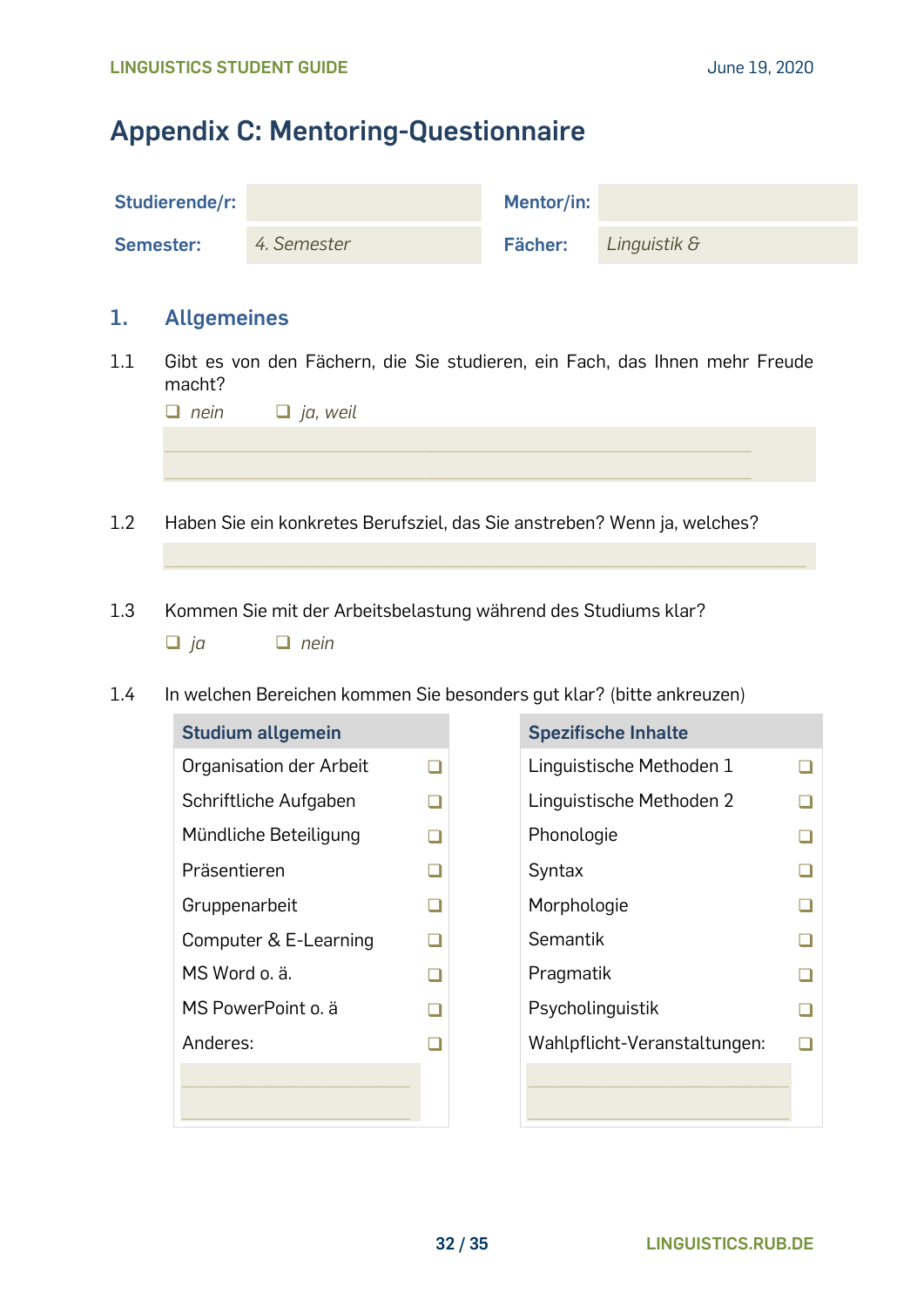#### 1.5 Welche Bereiche sind Problembereiche aus Ihrer Sicht?

| <b>Studium allgemein</b> |  | <b>Spezifische Inhalte</b>   |  |
|--------------------------|--|------------------------------|--|
| Organisation der Arbeit  |  | Linguistische Methoden 1     |  |
| Schriftliche Aufgaben    |  | Linguistische Methoden 2     |  |
| Mündliche Beteiligung    |  | Phonologie                   |  |
| Präsentieren             |  | Syntax                       |  |
| Gruppenarbeit            |  | Morphologie                  |  |
| Computer & E-Learning    |  | Semantik                     |  |
| MS Word o. ä.            |  | Pragmatik                    |  |
| MS PowerPoint o. ä       |  | Psycholinguistik             |  |
| Anderes:                 |  | Wahlpflicht-Veranstaltungen: |  |
|                          |  |                              |  |
|                          |  |                              |  |

1.6.1 Worin bestehen die Probleme im Einzelnen?



1.6.2 Haben Sie den Eindruck, dass Ihre Kommiliton/inn/en in den gleichen Bereichen Probleme haben?

❑ *ja* ❑ *nein*

1.6.3 Könnte man die Probleme durch mehr Übung im Studium auffangen?

❑ *ja* ❑ *nein*

1.6.4 Haben Sie sich erkundigt, ob das Angebot im Optionalbereich eine Möglichkeit zur Lösung der Probleme bietet?

❑ *ja* ❑ *nein*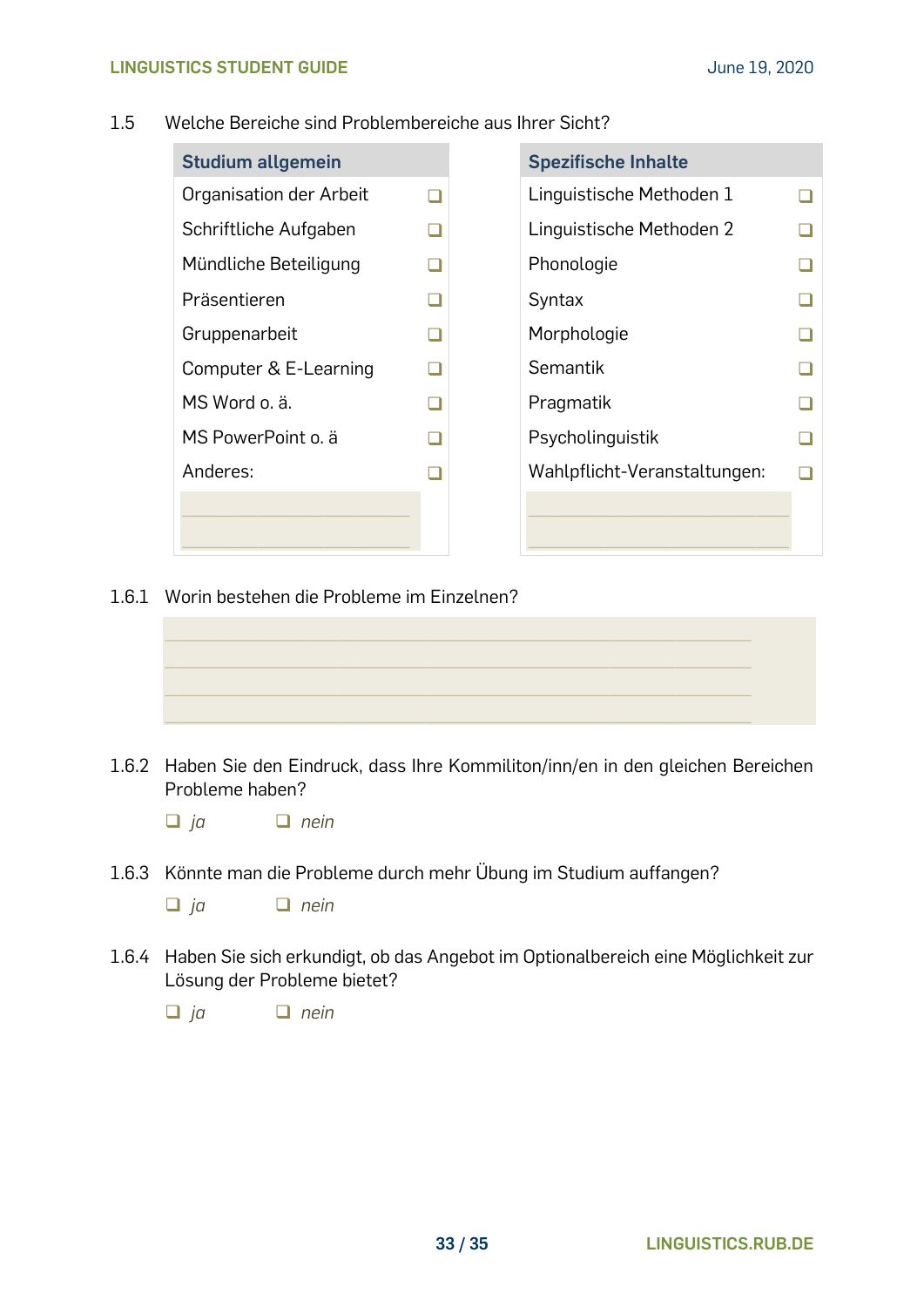#### **LINGUISTICS STUDENT GUIDE June 19, 2020**

| 2.    | Die ersten und die kommenden Semester                                                         |  |  |  |  |  |  |
|-------|-----------------------------------------------------------------------------------------------|--|--|--|--|--|--|
| 2.1   | Haben Sie für einzelne Semester konkrete Ziele?<br>$\Box$ ja<br>$\Box$ nein                   |  |  |  |  |  |  |
|       | 2.1.1 Wenn ja: Was waren Ihre Ziele für die vergangenen Semester?                             |  |  |  |  |  |  |
|       |                                                                                               |  |  |  |  |  |  |
|       |                                                                                               |  |  |  |  |  |  |
|       | 2.1.2 Haben Sie in den vergangenen Semestern Ihre Ziele erreicht?<br>$\Box$ nein<br>$\Box$ ja |  |  |  |  |  |  |
|       | 2.1.3 Welche Ziele wollen Sie in den nächsten Semestern erreichen?                            |  |  |  |  |  |  |
|       |                                                                                               |  |  |  |  |  |  |
|       |                                                                                               |  |  |  |  |  |  |
| 2.2   | Planen Sie, Ihre Bachelor-Arbeit in der Linguistik zu schreiben?<br>$\Box$ ja<br>$\Box$ nein  |  |  |  |  |  |  |
|       | 2.2.1 Wenn ja, haben Sie Ideen für eine thematische Richtung?                                 |  |  |  |  |  |  |
|       |                                                                                               |  |  |  |  |  |  |
|       |                                                                                               |  |  |  |  |  |  |
| 2.3   | Studieren Sie den Schwerpunkt CL?                                                             |  |  |  |  |  |  |
|       | $\Box$ ja<br>$\Box$ nein                                                                      |  |  |  |  |  |  |
| 2.3.1 | Warum bzw. warum nicht?                                                                       |  |  |  |  |  |  |
|       |                                                                                               |  |  |  |  |  |  |